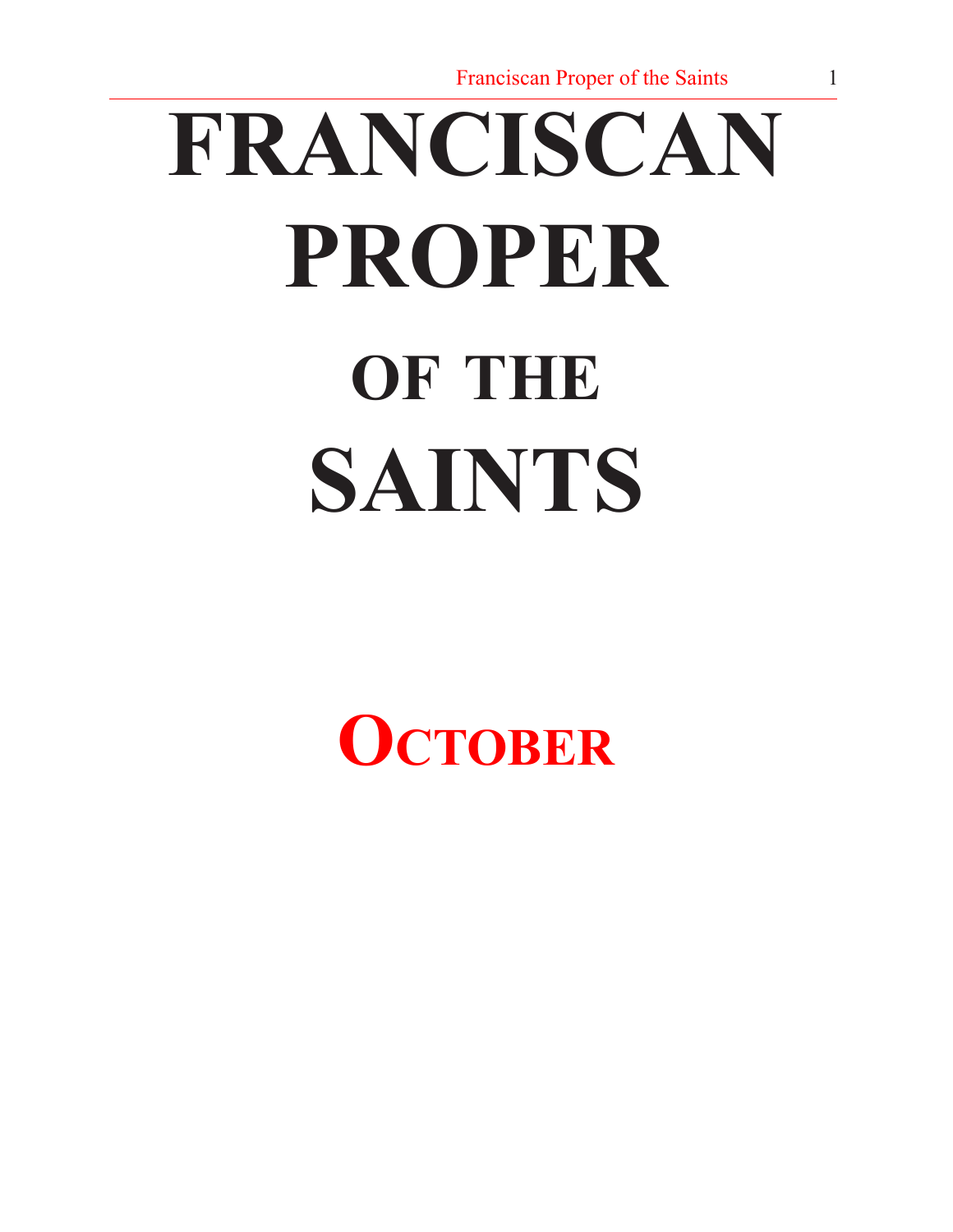1. The rank of the celebration (solemnity, feast or memorial) is indicated for each day. If there is no indication, it is an optional memorial.

2. For each solemnity and feast a proper Mass is provided in its entirety. This is therefore used as given.

3. For memorials:

a) Proper texts, given on some days, must always be used;

b) When there is a reference to a particular common, the most appropriate texts should be chosen according to the principles at the beginning of the commons. The page reference in each case indicates only the beginning of the common to which reference is made.

c) If the rederence is to more than one common, one or the other may be used, according to pastoral need. It is always permissible to interchange texts from several Masses within the same common. For example, if a saint is both a martyr and a bishop, either the common of martyrs or the common of pastor (bishops) may be used.

d) In addition to the commons which express a special characteristic holiness (e.g., of martyrs, virgins, or pastors), the texts from the common of saints, referring to holiness in general may always be used. For example, in the case of a saint who is both a virgin and a martyr, texts from the common of saints in general may be used, in addition to texts from the common of martyrs or the common of virgins.

e) The prayers over the gifts and after communion, unless there are proper prayers, may be taken either from the common or from the current liturgical season.

4. The Masses in the proper may also be celebrated as votive Masses, with the exception of Masses of the mysteries of the life of the Lord and of the Blessed Virgin Mary and Masses of certain saints for whom a special votive Mass is provided. When Masses from the proper are used as votive Masses, words in the prayers referring to the day of death or to the solemnity or feast are omitted and "memorial" or "commemoration" is substituted. If the entrance antiphon, "Let us rejoice" occurs, it is to be replaced by another antiphon from the respective common.

#### **NOTE:**

1) All Scriptural texts have been brought into conformity with the New American, revised translation, approved by the USCCB.

2) Certain prayer formulas, such as prayer endings and versicles and responses, have been brought into conformity with the English translation of the Third Typical Edition of the Roman Missal (2011).

3) Titles have been changed for any Blessed that has since been canonized.

4) In those cases where an approved English translation is not yet available, translations have been made of the approved Italian texts. For those who do not wish to use unapproved texts, the prayers may be taken from the corresponding Common(s).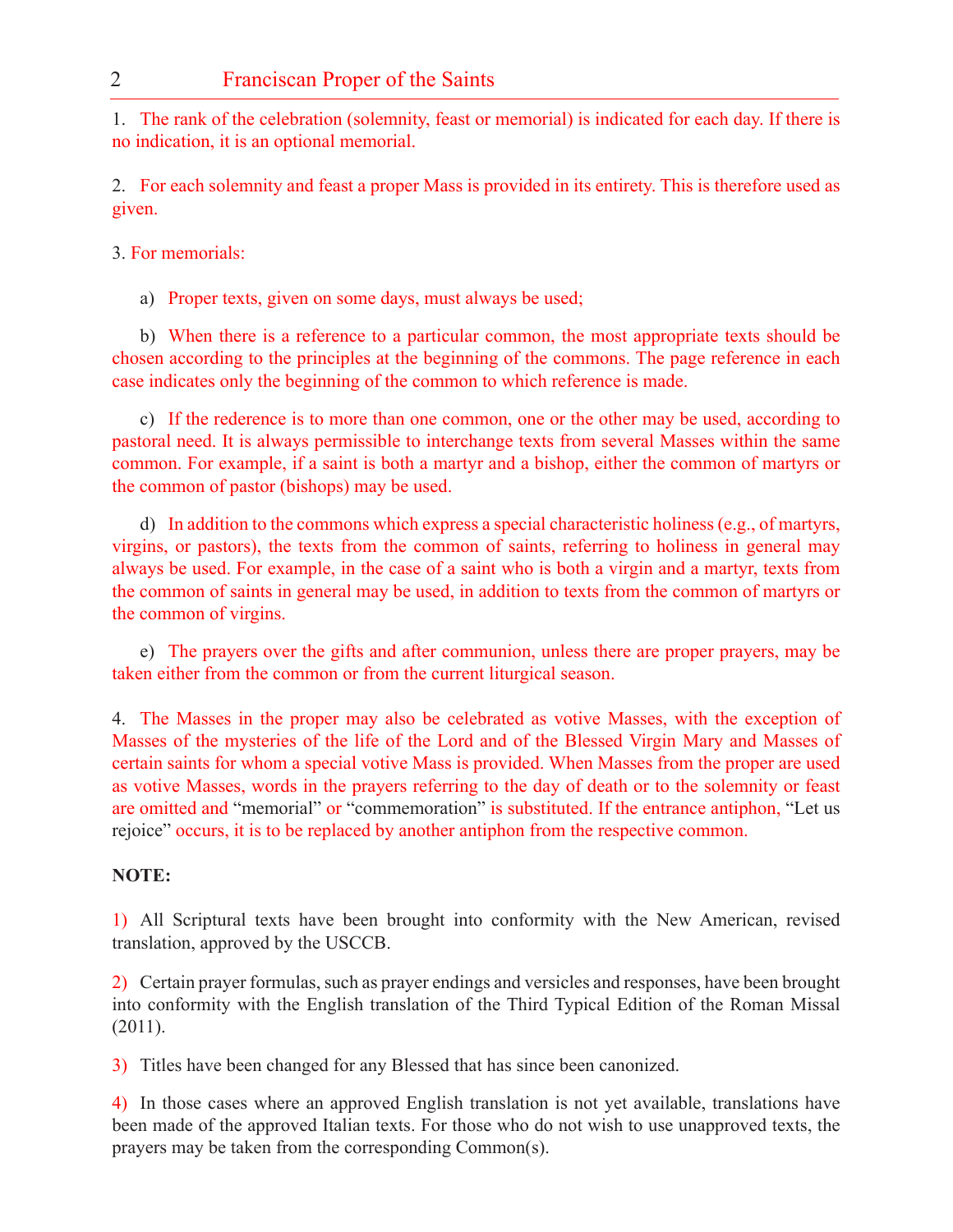# **ST. FRANCIS of ASSISI**

Deacon, Founder of the Franciscan Movement

#### **Entrance Antiphon**

**Let us all rejoice in the Lord, and keep a festival in honor of blessed Francis. Let us join with the angels in joyful praise of the Son of God.**

# **COLLECT**

**O God, by whose gift Saint Francis was conformed to Christ in poverty and humility, grant that, by walking in Francis' footsteps, we may follow your Son, and, through joyful charity, come to be united with you. Through our Lord Jesus Christ, your Son, who lives and reigns with you in the unity of the Holy Spirit, one God, for ever and ever.**

# **PRAYER over the OFFERINGS**

**As we bring you these offerings, O Lord, we pray that we may be rightly disposed for the celebration of the mystery of the Cross, which Saint Francis so ardently embraced. Through Christ our Lord.**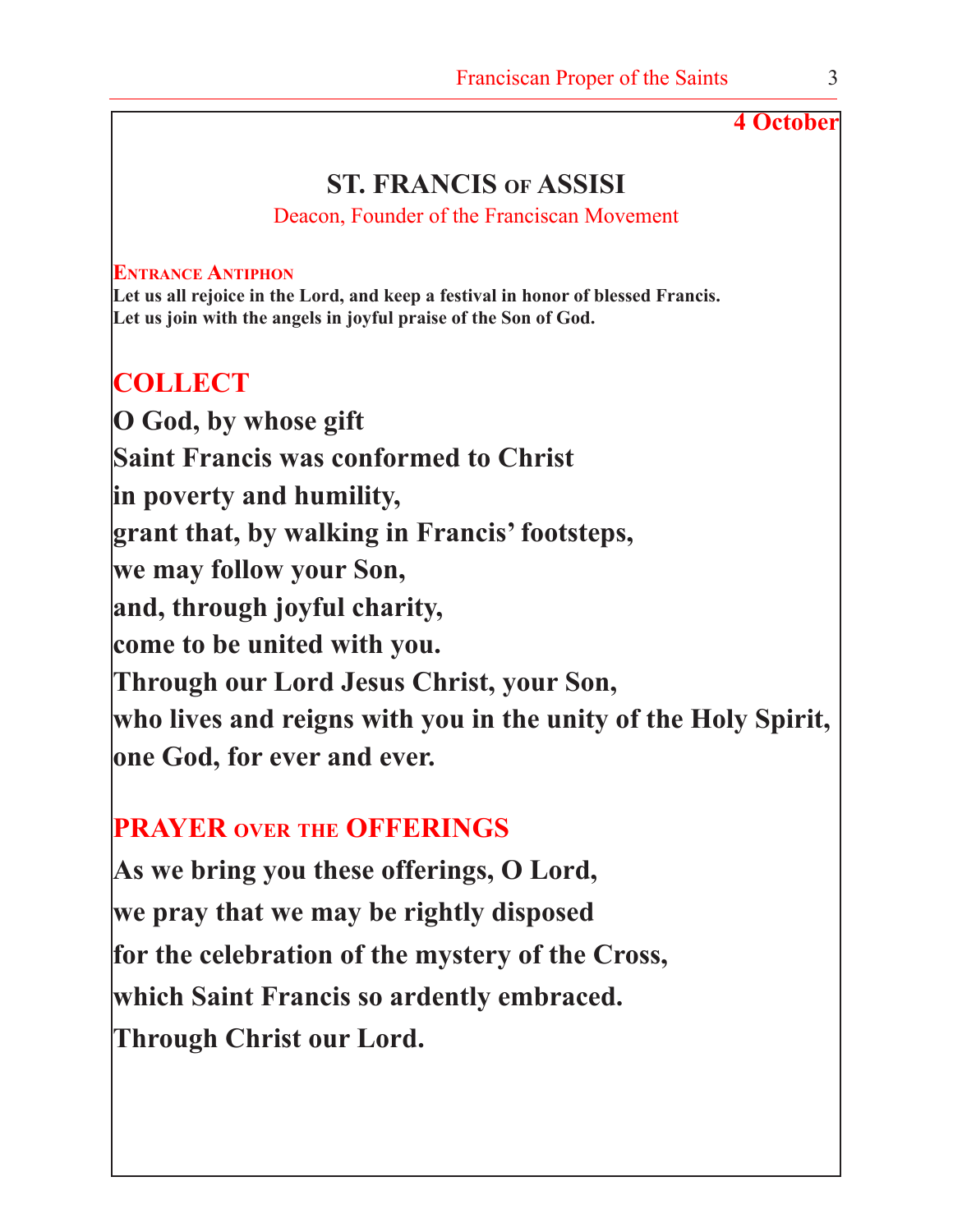#### **PREFACE OF ST. FRANCIS**

**Father, all-powerful and everliving God, we do well always and everywhere to give you thanks.**

**You exalted your servant Francis through sublime poverty and humility to the heights of evangelical perfection. You inflamed him with seraphic love to exult with unspeakable joy over all the works of your creation. Branding him with the sacred stigmata, you gave us the image of the crucified Jesus Christ our Lord.**

**Through him the choirs of angels and all the powers of heaven praise and worship your glory. May our voices blend with theirs as we join in their unending hymn of praise.**

#### **COMMUNION ANTIPHON** see 1 Pt 4:13

Francis rejoiced in sharing the sufferings of Christ. Now he rejoices exultantly in the revelation of the glory of Christ.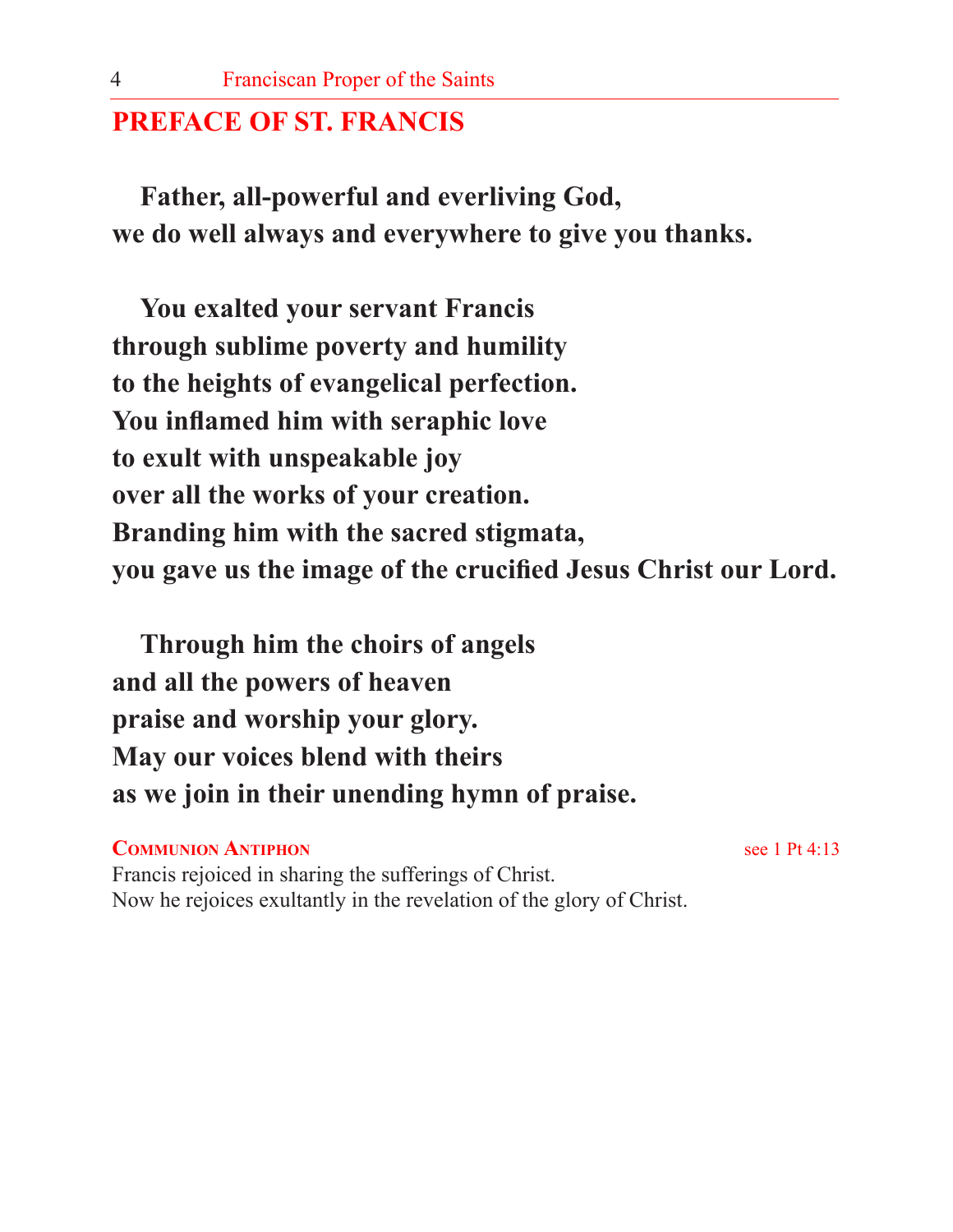# **PRAYER AFTER COMMUNION**

**Grant us, we pray, O Lord, through these holy gifts which we have received, that, imitating the charity and apostolic zeal of Saint Francis, we may experience the effects of your love and spread them everywhere for the salvation of all. Through Christ our Lord.**

Source: The prayers are identical to those in the Third Typical Edition of the *Roman Missal* (2011), for the memorial of St. Francis. The Preface is proper (*Roman Franciscan Sacramentary*  $(1974)$ , 692-A.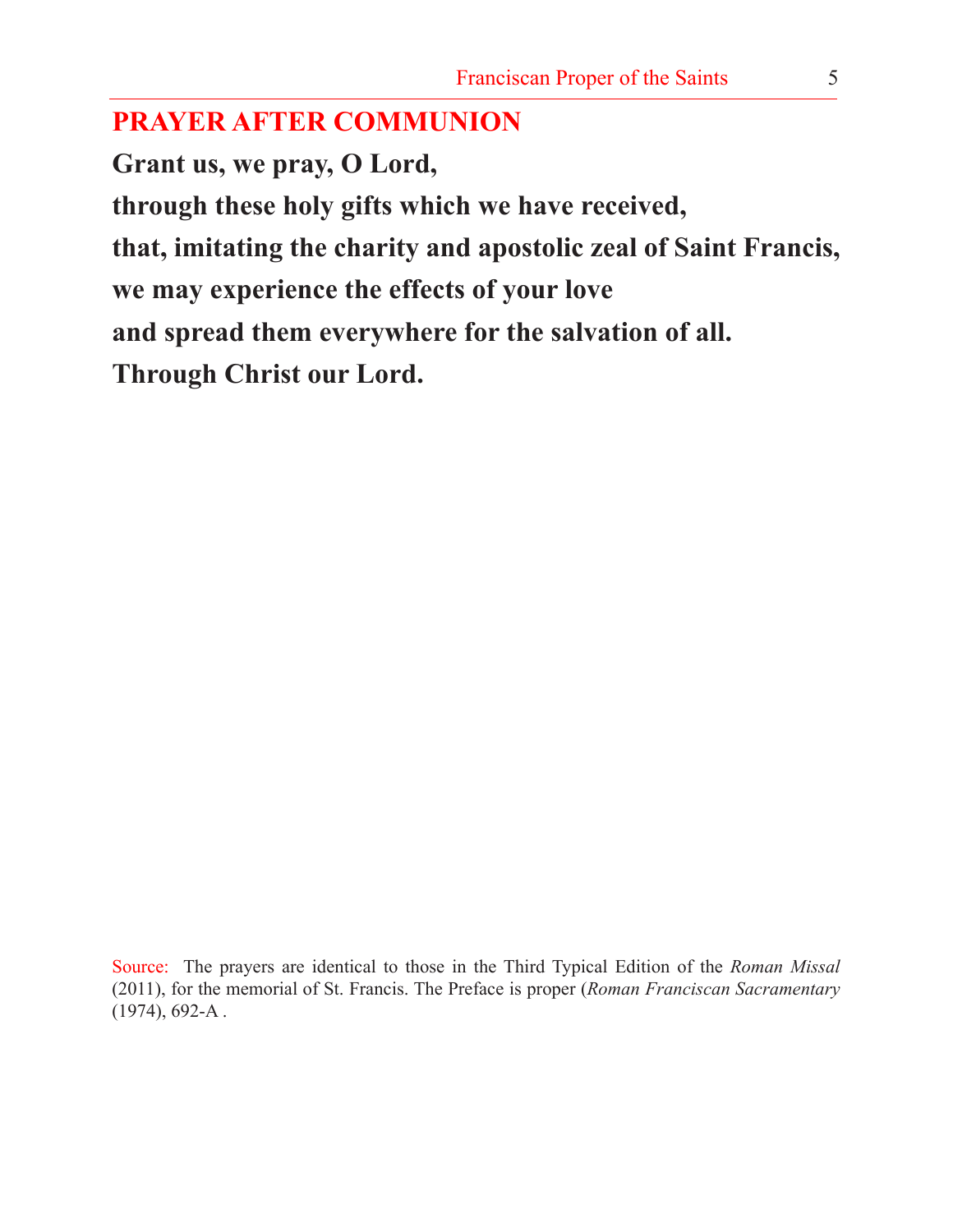# **COMMEMORATION of ALL the DECEASED of the FRANCISCAN ORDER**

*This may be celebrated on any liturgically free day before Advent*

**ENTRANCE ANTIPHON** see 1 Th 4:14; 1 Cor 15:22

Just as Jesus died and has risen again, so through Jesus God will bring with him those who have fallen asleep; and as in Adam all die, so also in Christ will all be brought to life.

## **COLLECT**

**O God, glory of the faithful and life of the just, by the Death and Resurrection of whose Son we have been redeemed, look mercifully on your departed servants, our deceased brothers, sisters, relatives and benefactors, that, with the mortality of this life overcome, they may gaze eternally on you, their Creator and Redeemer. Through our Lord Jesus Christ, your Son, who lives and reigns with you in the unity of the Holy Spirit, one God, for ever and ever.**

# **PRAYER OVER THE OFFERINGS**

**Look favorably on our offerings, O Lord, so that your departed servants,**

**our brothers, sisters, relatives and benefactors, may be taken up into glory with your Son,**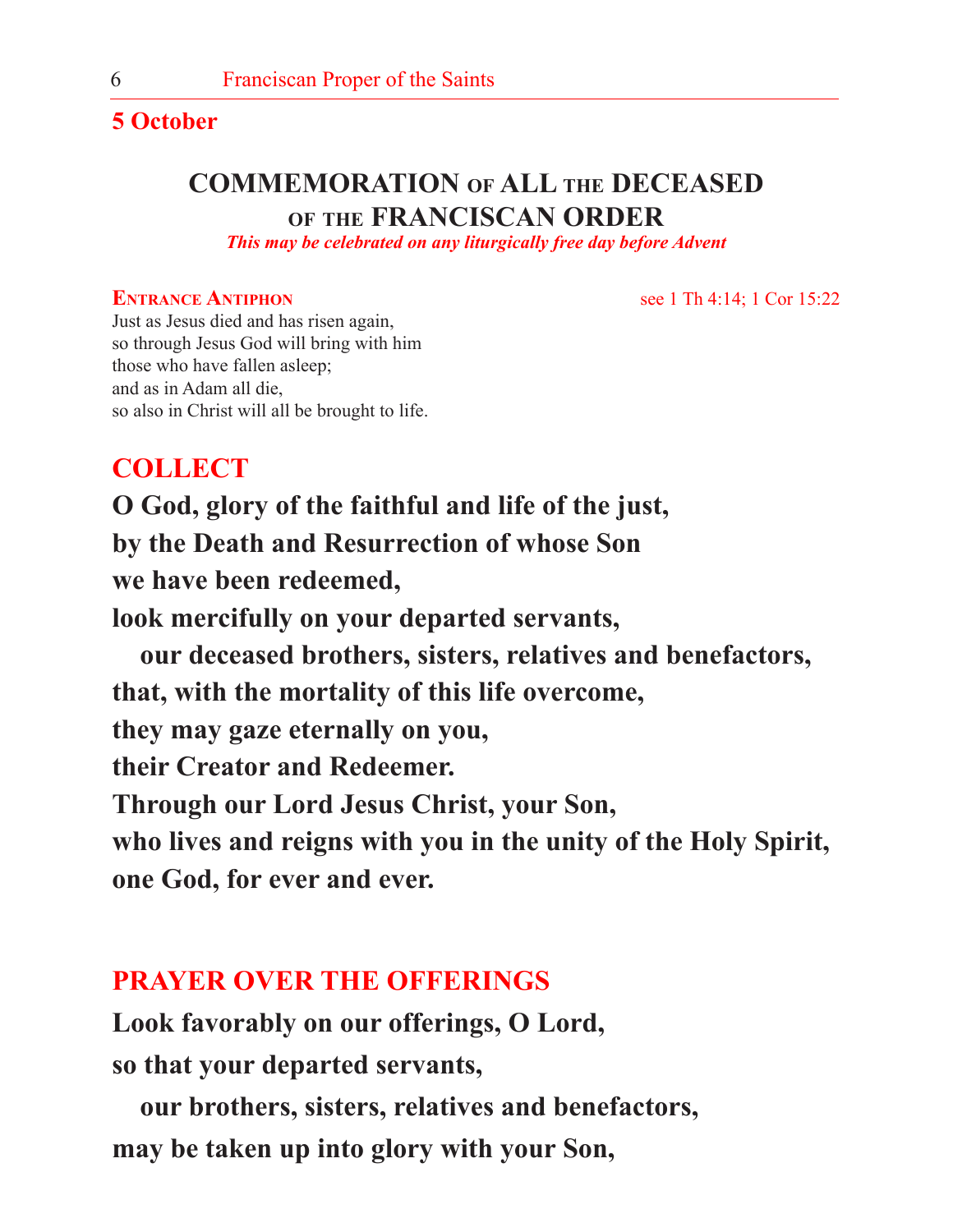# **in whose great mystery of love we are all united. Who lives and reigns for ever and ever.**

#### **COMMUNION ANTIPHON** see Jn 11:25-26

I am the Resurrection and the Life, says the Lord. Whoever believes in me, even though he dies, will live, and everyone who lives and believes in me will not die for ever.

# **PRAYER AFTER COMMUNION**

**Having received the Sacrament of your Only Begotten Son, who was sacrificed for us and rose in glory, we humbly implore you, O Lord, for our departed brothers, sisters, relatives and benefactors, that, cleansed by the paschal mysteries, they may glory in the gift of the resurrection to come. Through Christ our Lord.**

Source: The prayers from the Roman Seraphic Sacramentary (739) are identical to those newly translated in the Third Typical Edition of the *Roman Missal* (2011), from November 1. The Collect and Prayer after Communion are from formula 2, and the Prayer over the Offerings is from formula 1.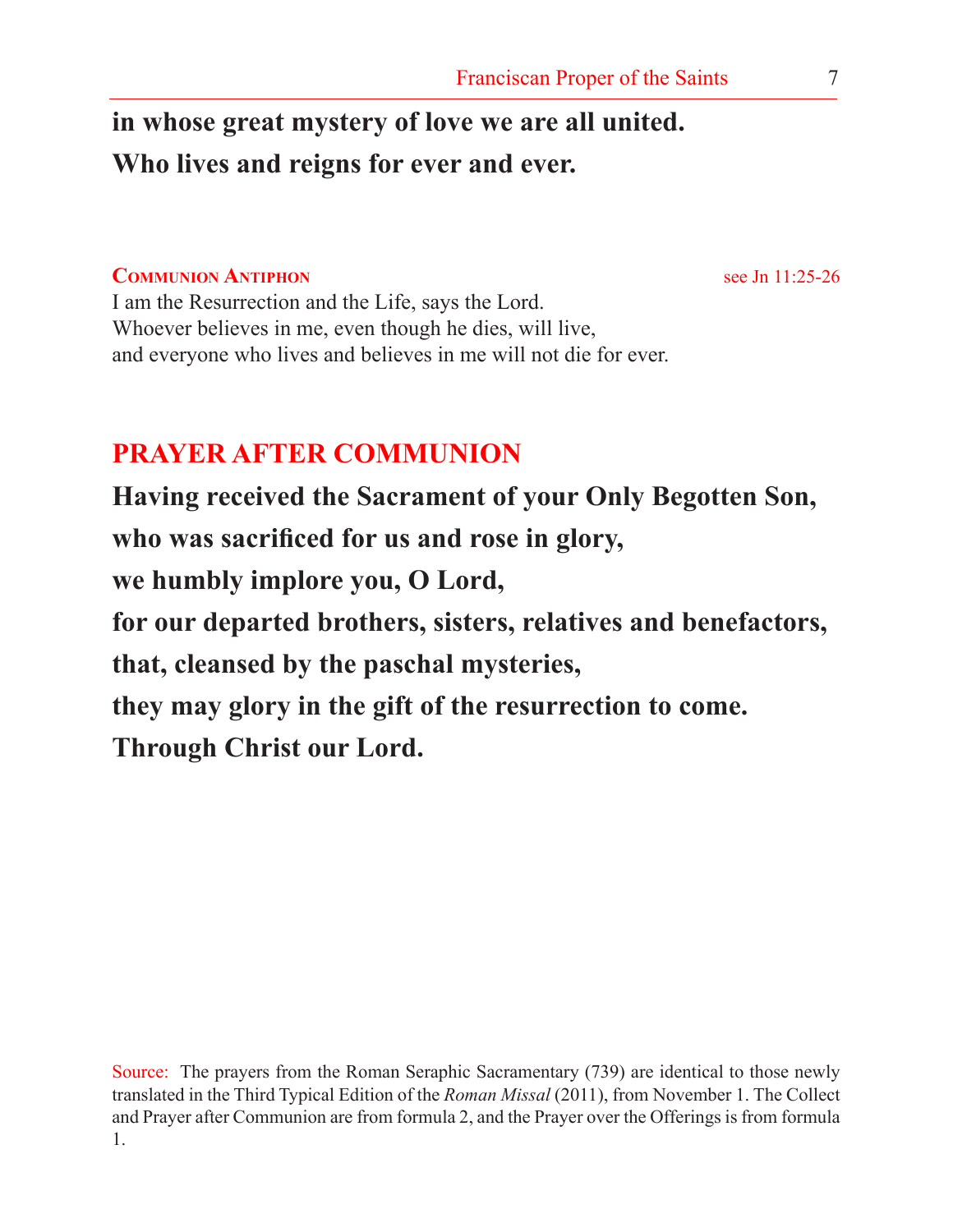## **ST. MARY FRANCIS of the Five Wounds** Third Order

#### **Entrance Antiphon**

Let us rejoice and exult for joy: for the Lord of all has shown his love for a holy and glorious virgin.

#### **COLLECT**

**Lord God, who gave the holy Virgin Mary Frances gift upon gift from heaven, grant, we pray, that, imitating her virtues on earth, we may delight with her in the joys of eternity. Through our Lord Jesus Christ, your Son, who lives and reigns with you in the unity of the Holy Spirit, one God, for ever and ever.**

### **PRAYER OVER THE OFFERINGS**

**May we receive, O Lord, we pray, the effects of this offering dedicated to you, so that we may be cleansed from old earthly ways and, through the example of blessed Mary Frances, be renewed by growth in heavenly life. Through Christ our Lord.**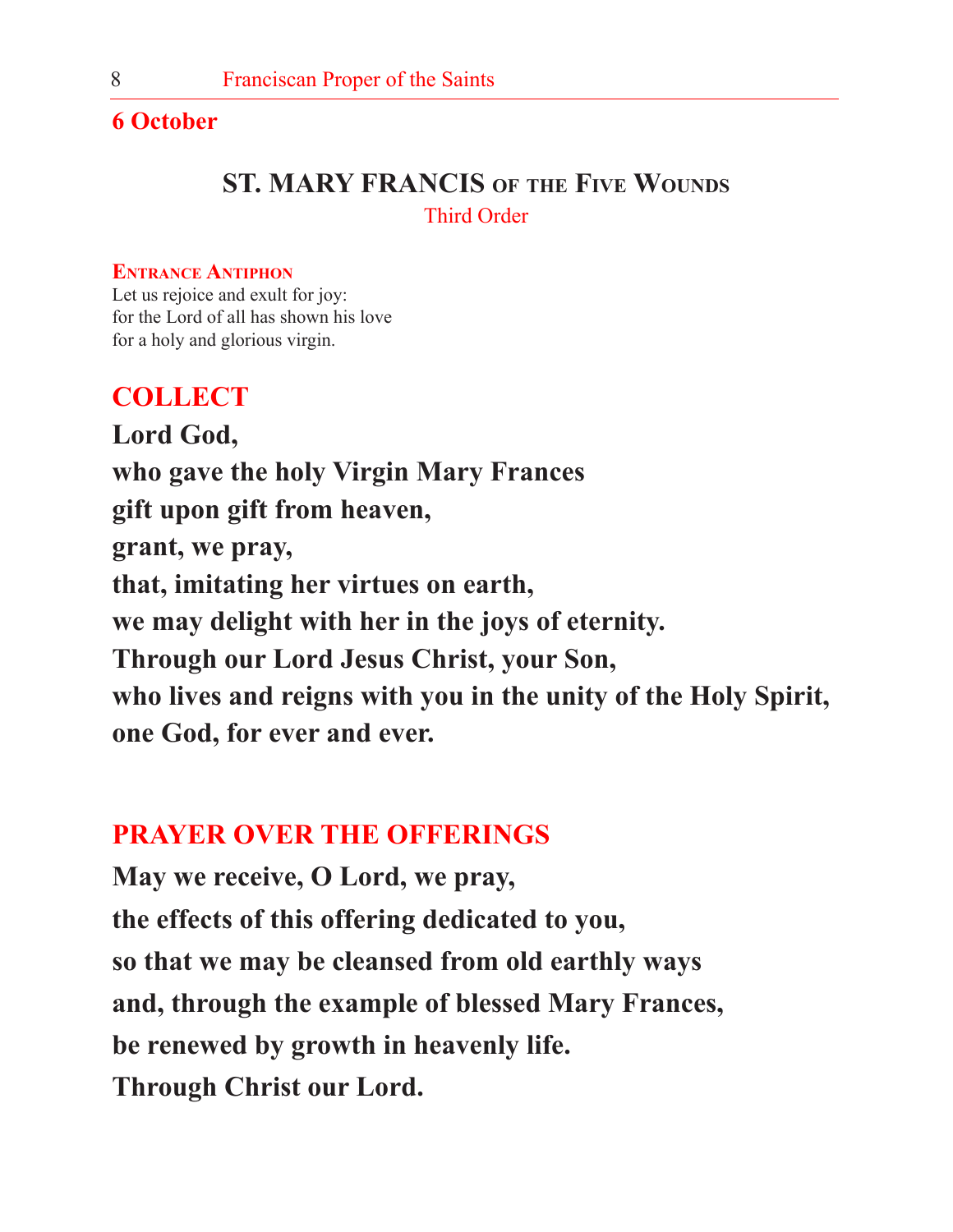**COMMUNION ANTIPHON** see Mt 25:4, 6 The five wise virgins brought flasks of oil with their lamps. Then, at midnight, the cry went up: Behold, the Bridegroom is coming! Come out to meet Christ the Lord.

# **PRAYER AFTER COMMUNION**

**May the holy reception of the Body and Blood of your Only Begotten Son, O Lord, turn us away from the cares of this fleeting world, so that, following the example of blessed Mary Frances, we may grow in sincere love for you on earth and rejoice to behold you for eternity in heaven. Through Christ our Lord.**

Source: The prayers from the Roman Seraphic Sacramentary are identical to those newly translated in the Third Typical Edition of the *Roman Missal* (2011), from the Common of Virgins, II. For One Virgin, 2 .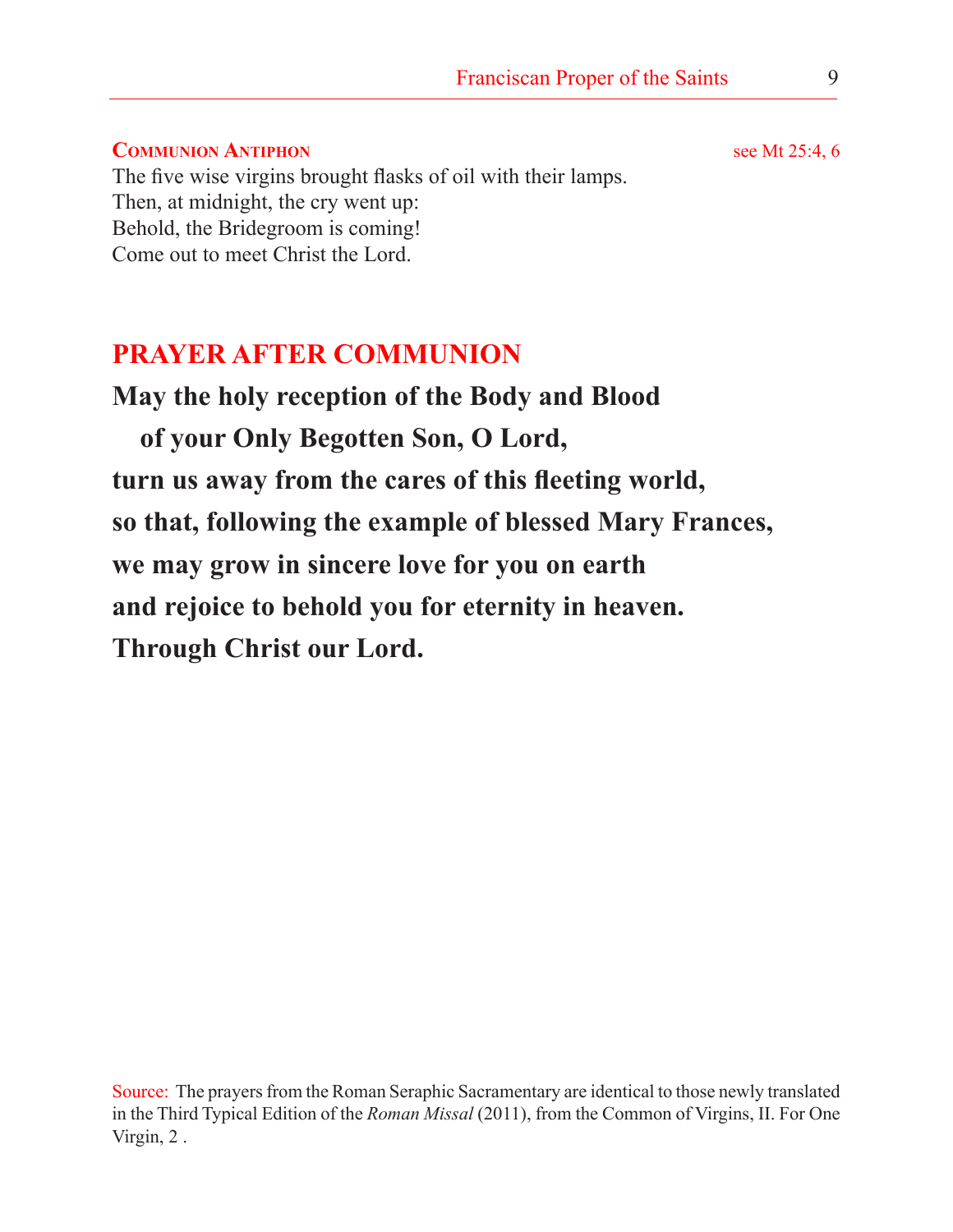#### **ST. DANIEL and COMPANIONS** First Order, Martyrs

#### **Entrance Antiphon**

The souls of the Saints are rejoicing in heaven, the Saints who followed the footsteps of Christ, and since for love of him they shed their blood, they now exult with Christ for ever.

#### **COLLECT**

**Almighty ever-living God, who gave Saint Daniel and his companions the grace of suffering for Christ, come, in our divine mercy, we pray, to the help of our own weakness, that, as your Saints did not hesitate to die for your sake, we, too, may live bravely in confessing you. Through our Lord Jesus Christ, your Son, who lives and reigns with you in the unity of the Holy Spirit, one God, for ever and ever.**

#### **PRAYER OVER THE OFFERINGS**

**May the sacrifice soon to be consecrated be acceptable to you, O Lord, we pray, in commemoration of this precious martyrdom, so that it may cleanse our sins and commend to you the prayers of your servants. Through Christ our Lord.**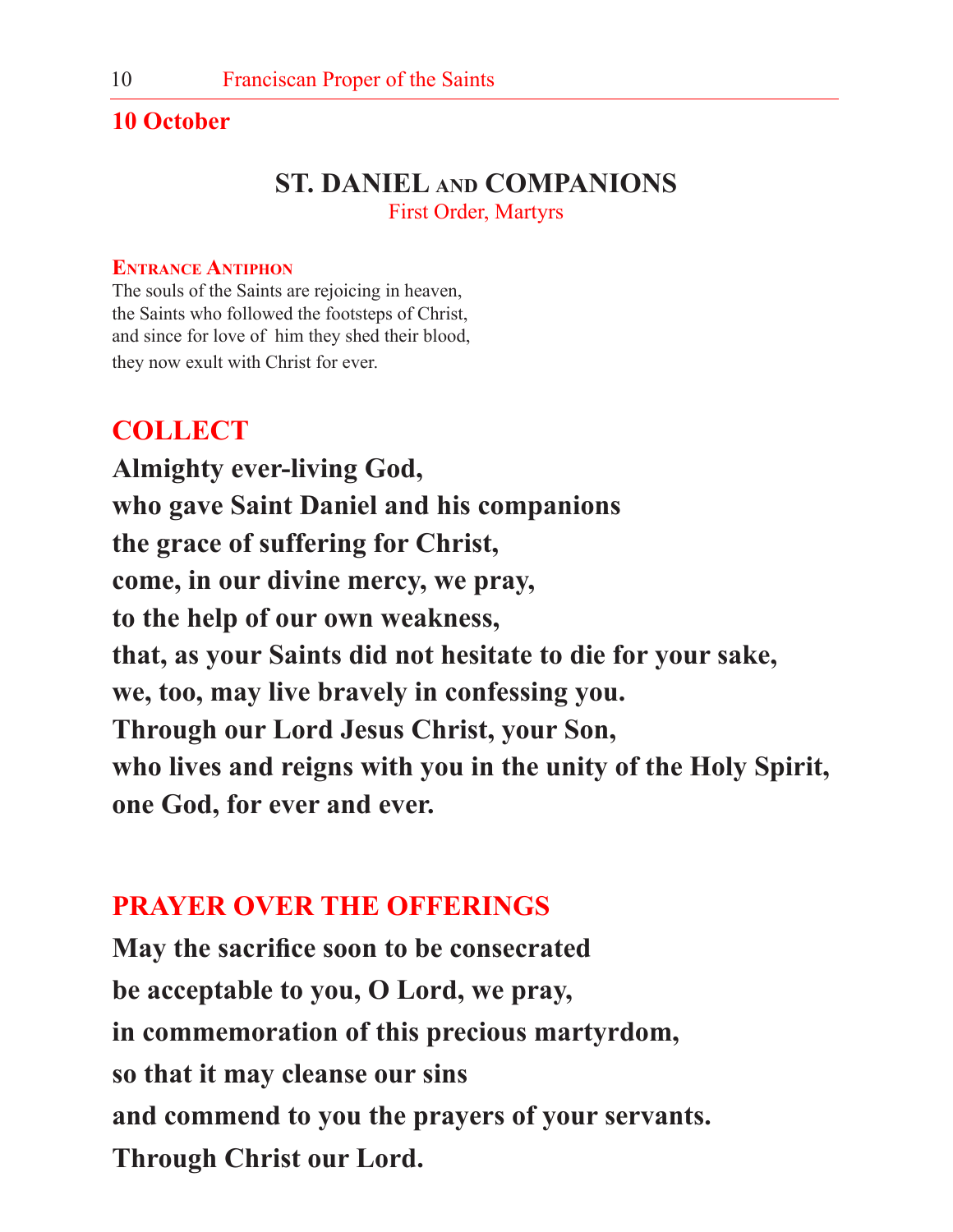#### **COMMUNION ANTIPHON** Mt 10:27

What I say to you in the darkness, speak in the light; what you hear whispered, proclaim on the housetops, says the Lord.

# **PRAYER AFTER COMMUNION**

**Having fed upon heavenly delights, we humbly ask you, O Lord, that by the example of blessed Daniel and his companions, we may bear in our hearts the marks of your Son's charity and suffering and ever enjoy the fruit of perpetual peace. Through Christ our Lord.**

Source: The prayers from the Roman Seraphic Sacramentary are identical to tho newly translated prayers of the Third Typical Edition of the *Roman Missal* (2011), from the Common of Martyrs, I. Outside Easter Time, A. For Several Martyrs, 2; except for the Prayer after Communion, which comes from the Common of Martyrs, During Easter Time, III. For Missionary Martyrs, A. For Several Missionary Martyrs.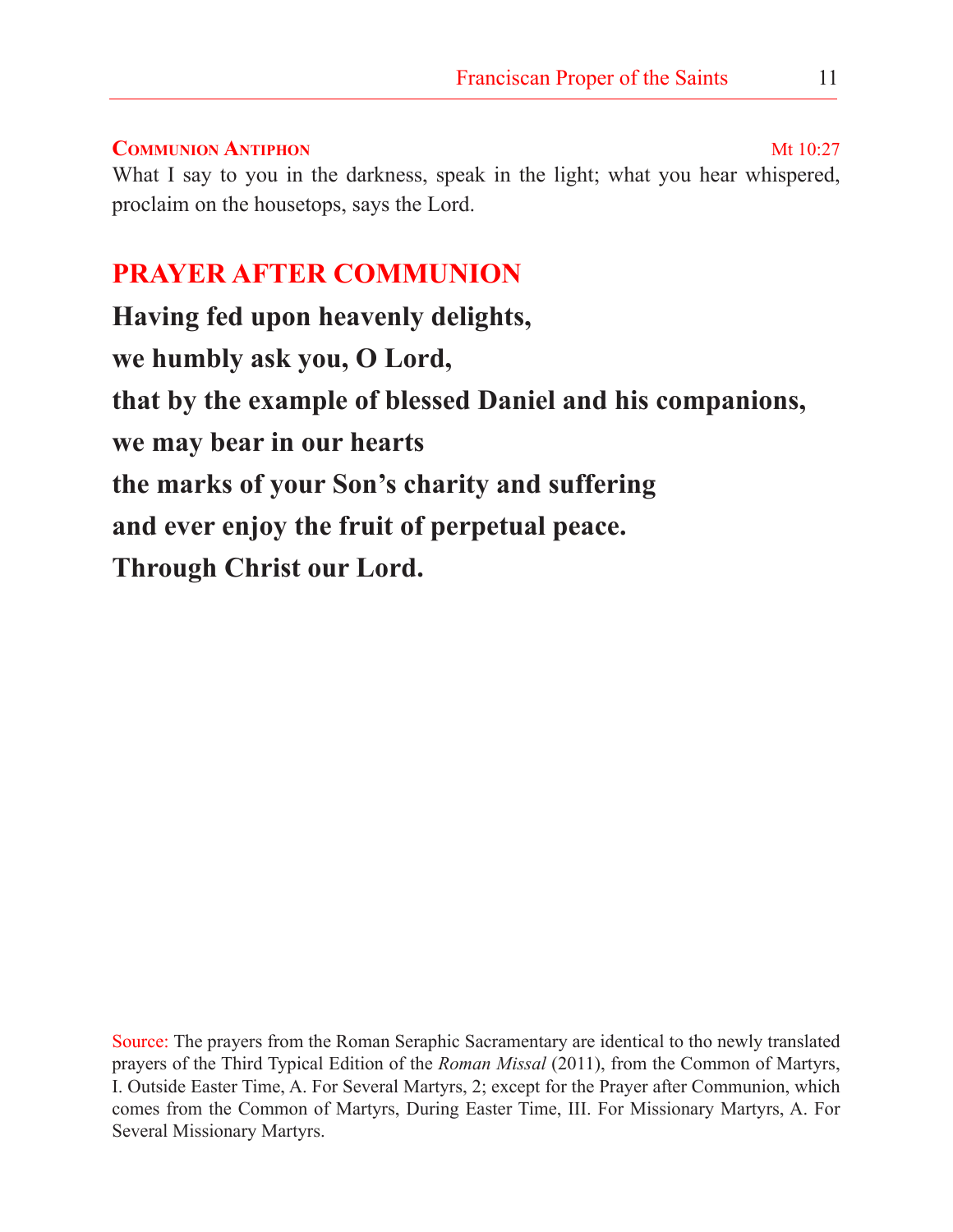# **BL. POPE JOHN XXIII**

Secular Franciscan Pope

#### **Entrance Antiphon**

The Lord chose him for himself as high priest, and, opening his treasure house, made him rich in all good things.

#### **COLLECT**

**Almighty and eternal God, who in blessed Pope John gave to the whole world the shining example of a good shepherd, grant that, through his intercession, we may, with joy,**

**spread abroad the fullness of Christian charity. Through our Lord Jesus Christ, your Son, who lives and reigns with you in the unity of the Holy Spirit, God, forever and ever.**

# **PRAYER OVER THE OFFERINGS**

**Accept this sacrifice from your people, we pray, O Lord, and make what is offered for your glory, in honor of Blessed Pope John XXIII, a means to our eternal salvation. Through Christ our Lord.**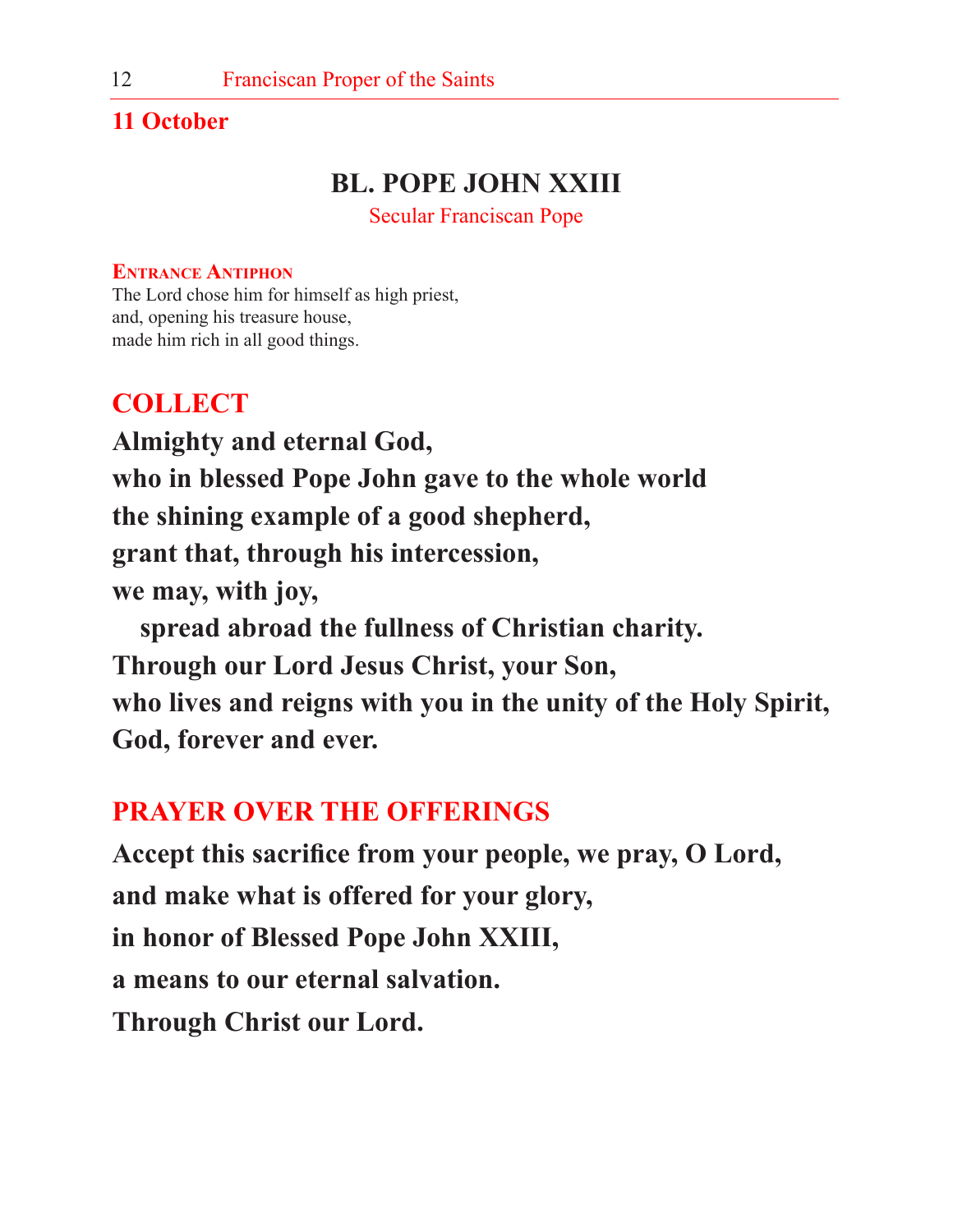### **PREFACE OF BL. POPE JOHN**

**Father, all-powerful and everliving God, we do well always and everywhere to give you thanks.**

**Three times the Lord asked Peter if he loved him, before finding him worthy to be the Shepherd of his sheep. In succession to Peter, Christ chose Blessed John XXIII to be Bishop of the Roman Church, to preside in love over the assembly of believers and, made strong in faith himself, to strengthen the faith of his brothers and sisters.**

**The choirs of angels and all the powers of heaven praise and worship your glory. May our voices blend with theirs as we join in their unending hymn of praise.**

#### **COMMUNION ANTIPHON** see Jn 10:11

The Good Shepherd has laid down his life for his sheep.

# **PRAYER AFTER COMMUNION**

**May the Sacrament we have received, O Lord our God, stir up in us that fire of charity with which Blessed Pope John burned ardently as he gave himself unceasingly for your Church. Through Christ our Lord.**

Source: The texts are found at http://vultus.stblogs.org/index.php/2006/10/mass-of-blessed-johnxxiii-pop/. They coincide with the texts in the Third Typical Edition of the *Roman Missal* (2011), from the Common of Pastors, I. For a Pope or a Bishop, I. The Collect is a variation of the collect designated for a Bishop.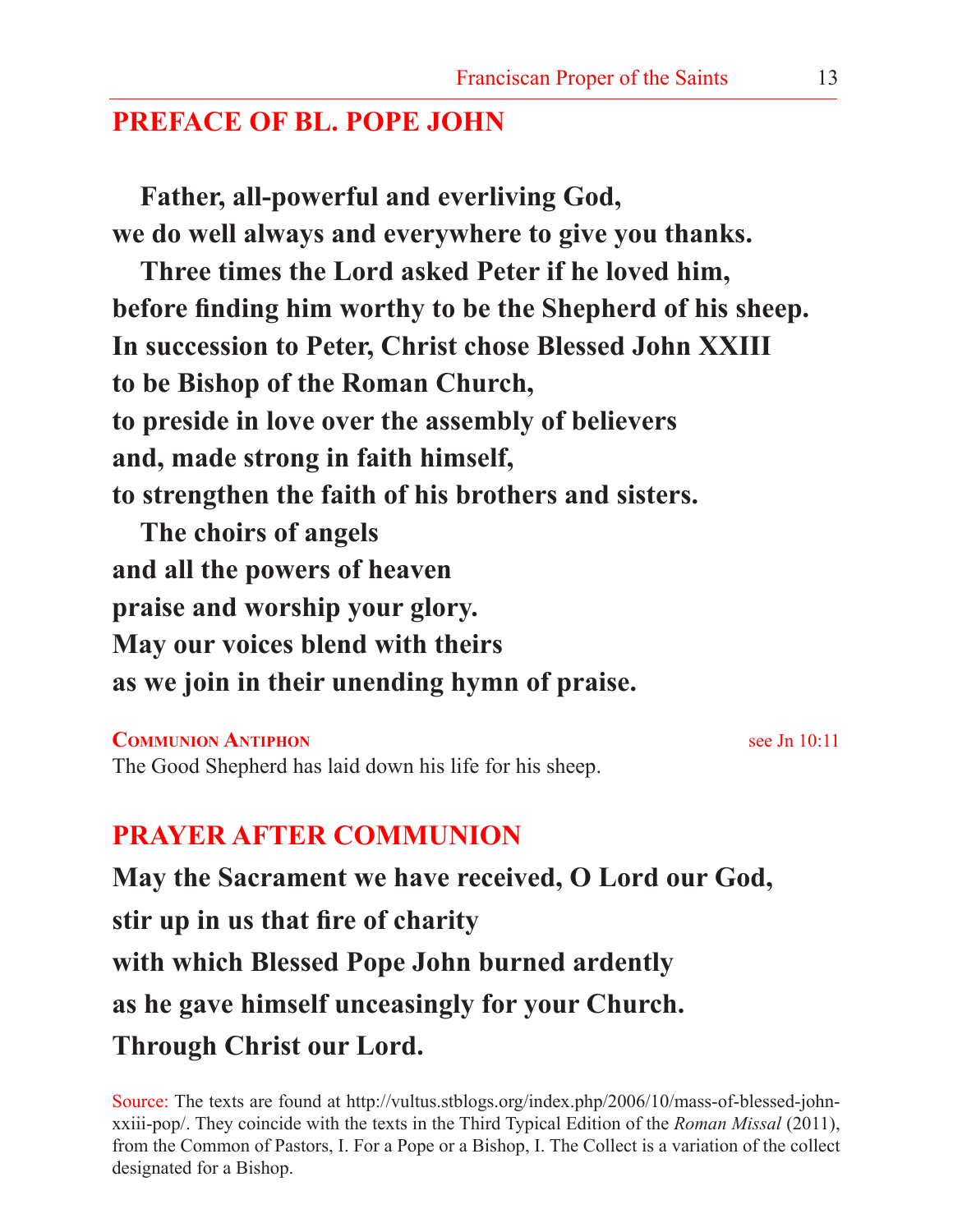### **ST. SERAPHIN of MONTEGRANARO Capuchin**

#### **ENTRANCE ANTIPHON** see Ps 63:11

The just will rejoice in the Lord, and hope in him, and all upright hearts will be praised.

### **COLLECT**

**God, our Father, who endowed Saint Seraphin with the manifold gifts of the Spirit, and made him an admirable witness of the riches of Christ, grant, through his intercession, that we may grow in knowledge of you so that we may walk faithfully before you according to the truth of the gospel. Through our Lord Jesus Christ, your Son, who lives and reigns with you in the unity of the Holy Spirit, one God, for ever and ever.**

#### **PRAYER OVER THE OFFERINGS**

**Lord,**

**we bring our gifts to your altar**

**in memory of Saint Seraphin.**

**Grant us the true spirit of humility and simplicity.**

**Through Christ our Lord.**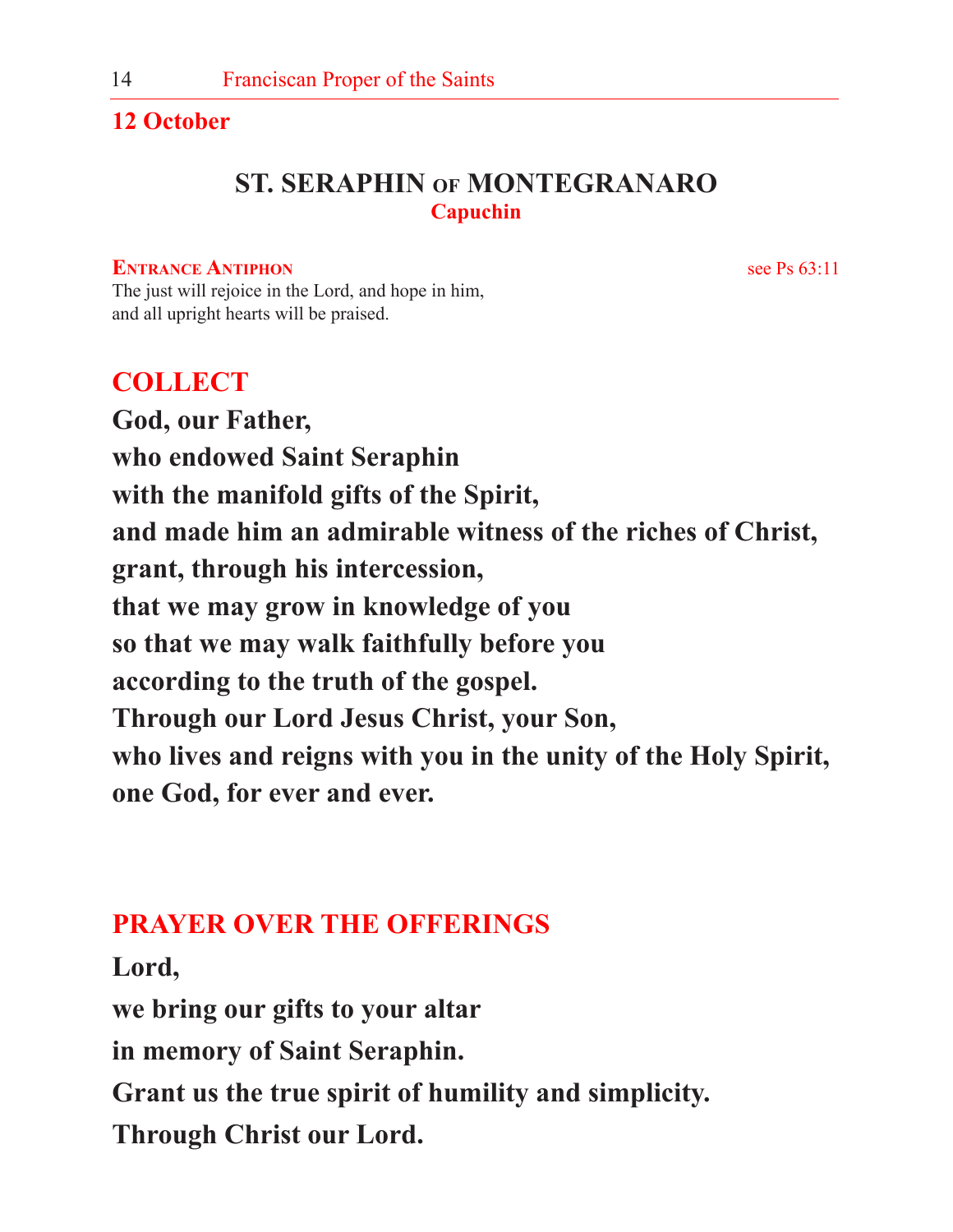#### **COMMUNION ANTIPHON** ROM ROM ROM ROM ROM BOTS

The love of God has been poured out into our hearts through the holy Spirit that has been given to us!

# **PRAYER AFTER COMMUNION**

**We pray, almighty God, that we, who are fortified by the power of this Sacrament, may learn through the example of blessed Seraphin to seek you always above all things and to bear in this world the likeness of the New Man. Through Christ our Lord.**

Source: *Roman Franciscan Sacramentary* (1974), 697. The Collect and Prayer over the Offerings appear to be proper. The Prayer after Communion is identical to the Prayer after Communion in the Third Typical Edition of the *Roman Missal* (2011), from the Common of Holy Men and Women, D. For Religious, 2.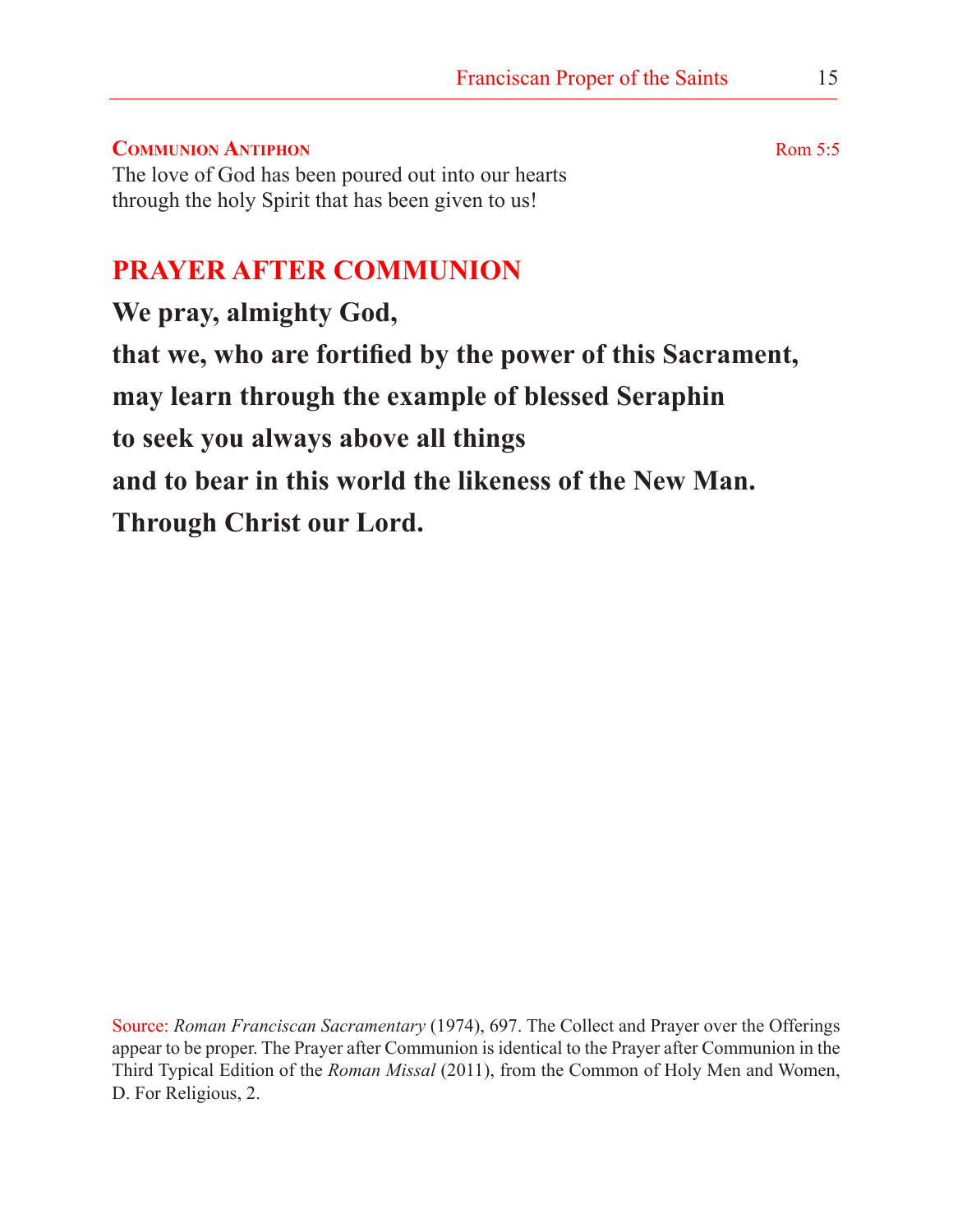# **BL. HONORAT KOMIÑSKI of BIA£A PODLASKA Capuchin**

#### **ENTRANCE ANTIPHON** 1 Sam 2:35

I shall raise up for myself a faithful priest who will act in accord with my heart and my mind, says the Lord.

# **COLLECT**

**O God, who graciously imbued the Priest, Blessed Honorat, with a spirit of tender love for souls to reconcile them with you, grant that, through his intercession, we may taste the sweetness of your forgiveness and be joined with you in perfect charity. Through our Lord Jesus Christ, your Son, who lives and reigns with you in the unity of the Holy Spirit, one God, for ever and ever.**

# **PRAYER OVER THE OFFERINGS**

**O God,**

**who gave to the priest, Blessed Honorat,**

**the grace to conform his life to the mystery he celebrated,**

**through the power of this sacrifice,**

**transform us also into a pure offering, acceptable to you. Through Christ our Lord.**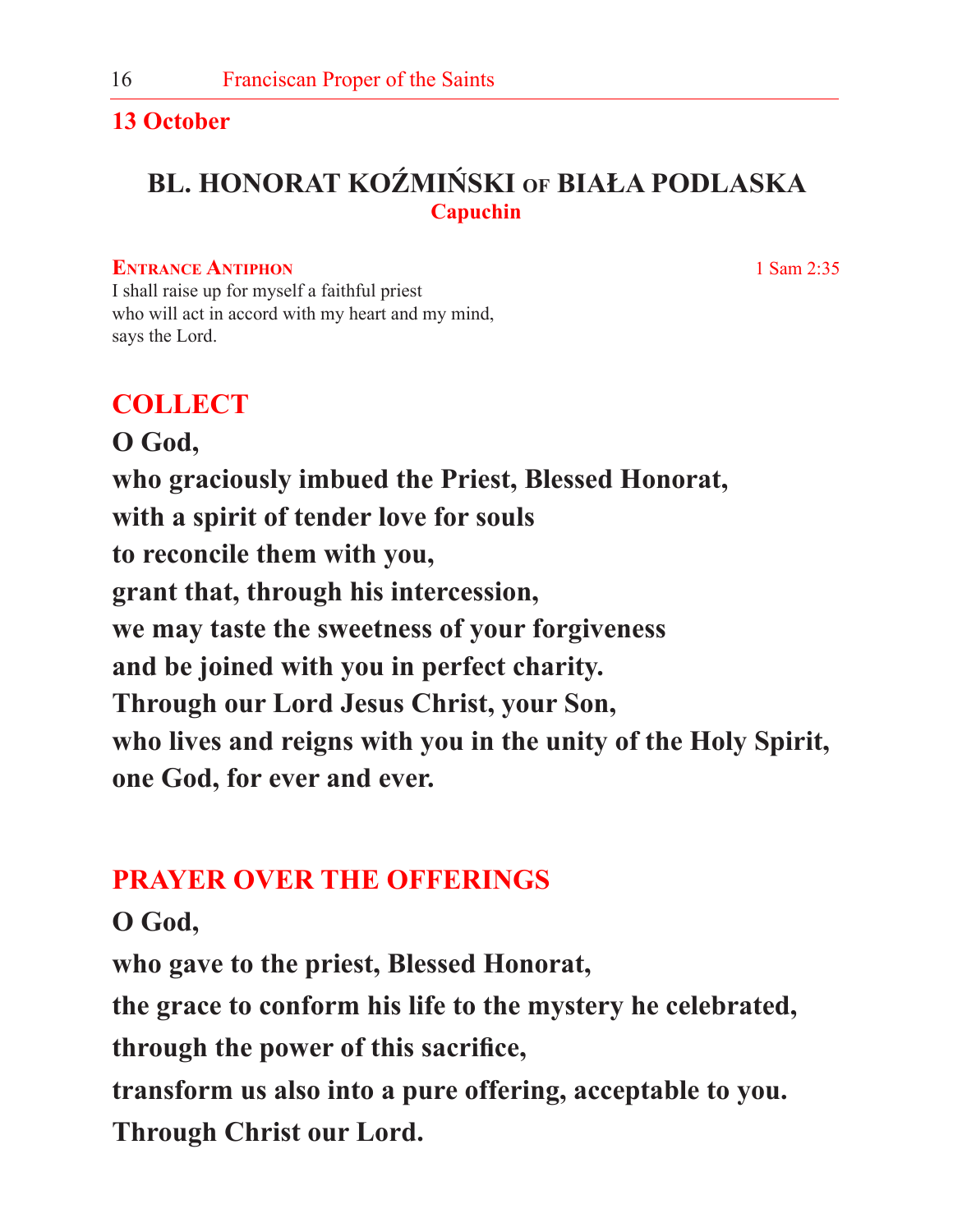#### **Communion Antiphon** Lk 12:42

This is the steward, faithful and prudent, whom the Lord set over his household, to give them their allowance of food at the proper time.

# **PRAYER AFTER COMMUNION**

**O Lord, who have given us the joy of participating in your Sacraments in memory of the Priest, Blessed Honorat, grant that, in every circumstance of life, we may imitate his patient charity and thus come to share his glory in heaven. Through Christ our Lord.**

Source: The prayers are all proper. This is an unofficial translation of the approved Italian text which appears in *Messe Proprie dell'Ordine dei Frati Minori Cappuccini*, 2000, 135-6.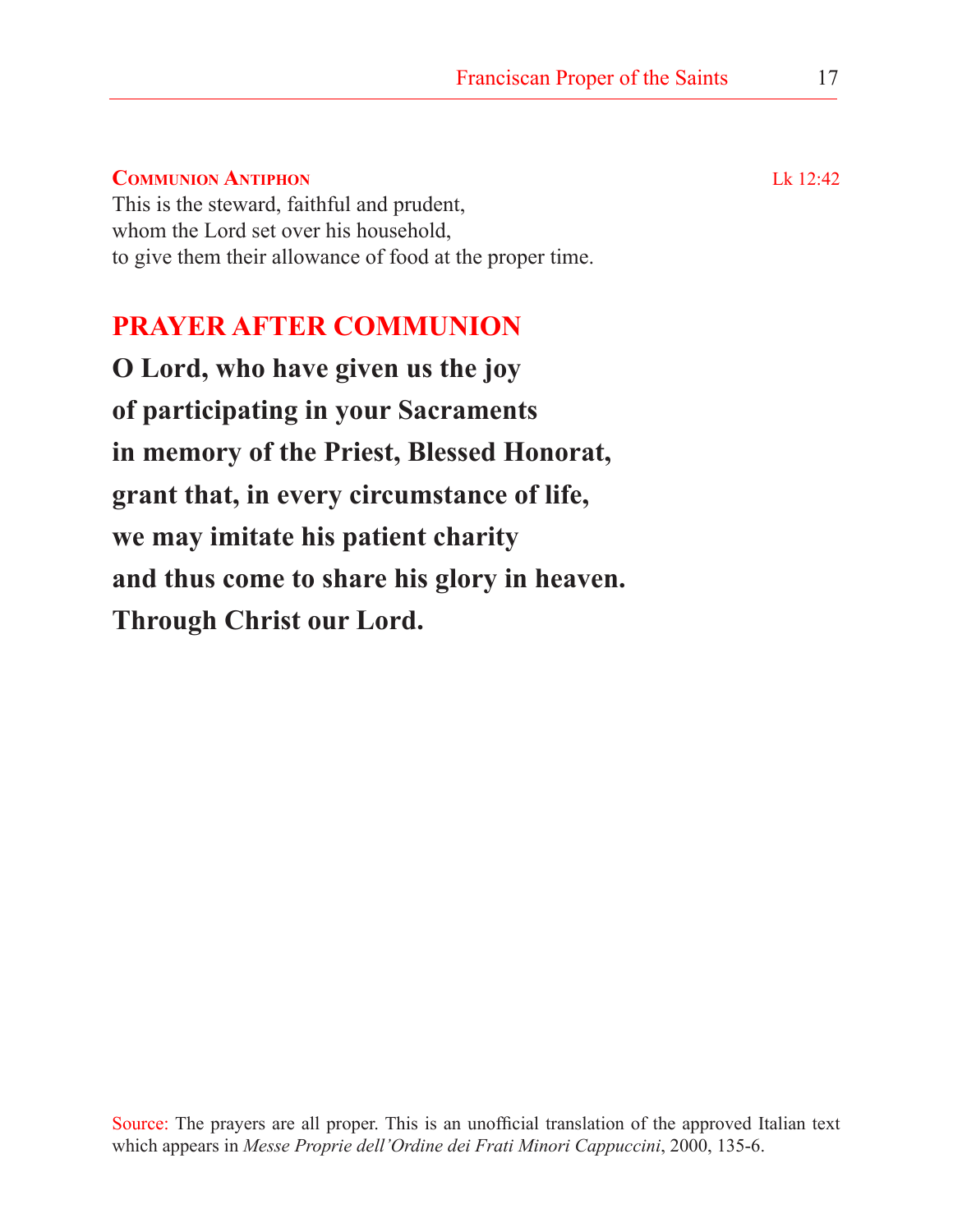#### **BL. JAMES of STREPAR Franciscan Bishop**

**ENTRANCE ANTIPHON** see Sir 50:1; 44:16,22 (Vulgate)

The Lord chose him for himself as high priest, and, opening his treasure house, made him rich in all good things.

#### **COLLECT**

**O God, who gave increase to your Church through the zeal for religion and apostolic labors of Blessed James the Bishop, grant, through his intercession, that she may always receive new growth in faith and in holiness. Through our Lord Jesus Christ, your Son, who lives and reigns with you in the unity of the Holy Spirit, one God, for ever and ever.**

#### **PRAYER OVER THE OFFERINGS**

**Lord,**

**accept the gifts we bring to your holy altar**

**on this feast of Blessed James.**

**May our offering bring honor to your name**

**and pardon to your people.**

**Through Christ our Lord.**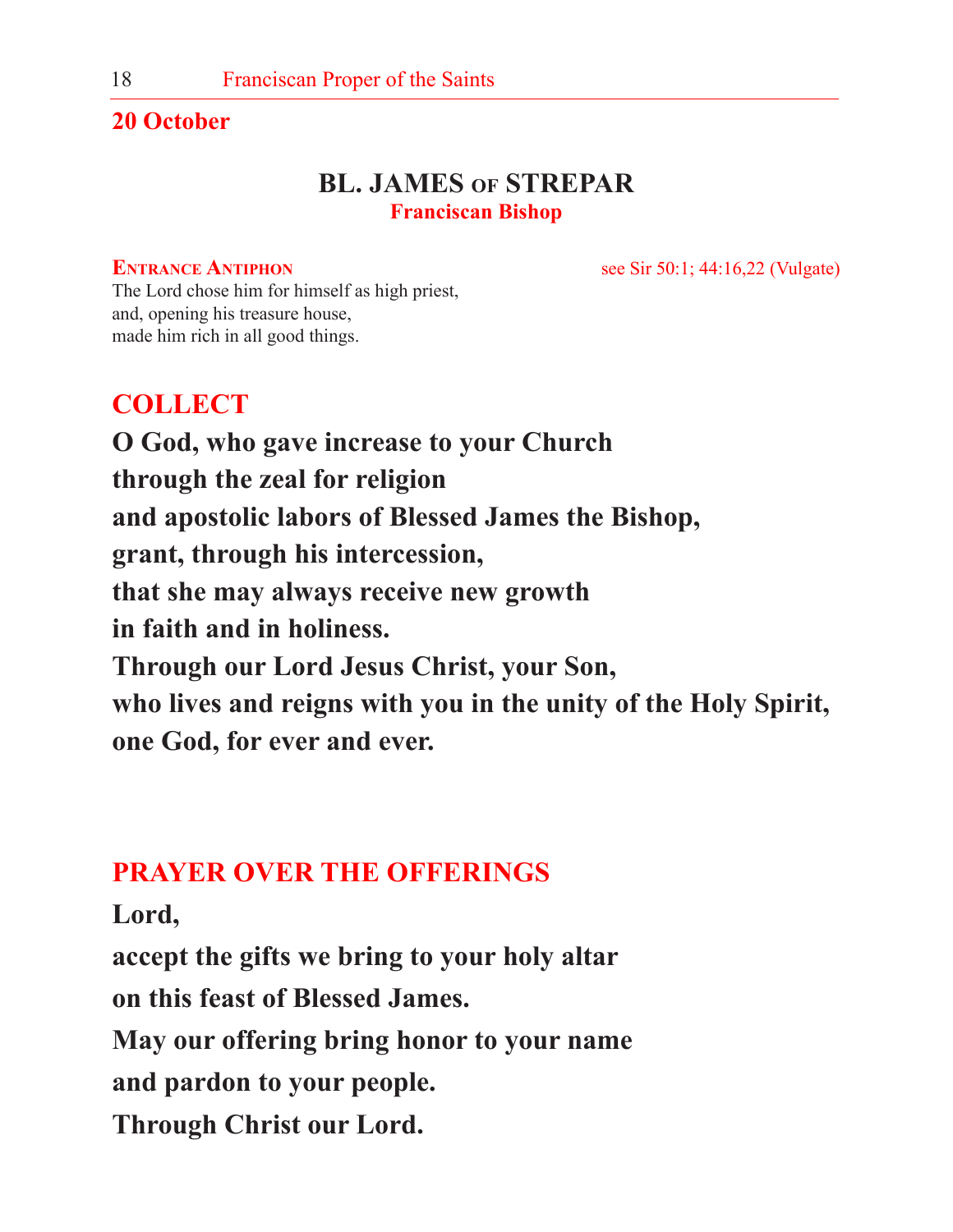**COMMUNION ANTIPHON** see Lk 10:1.9 Your saving help protects me, God. I will praise God's name in song. See, you lowly ones, and be glad; you who seek God, take heart!

# **PRAYER AFTER COMMUNION**

**By the power of this mystery, O Lord, confirm your servants in the true faith, that they may everywhere profess in word and deed the faith for which Blessed James never ceased to labor and for which he spent his whole life. Through Christ our Lord.**

Source: *Roman Franciscan Sacramentary* (1974), 705. The Collect appears in the Third Typical Edition of the *Roman Missal* (2011), from the Common of Pastors. V. For Missionaries 2. The Prayer after Communion is identical to the prayer in the Third Typical Edition of the Roman Missal (2011), from the Common of Pastors, V. For Missionaries, 1.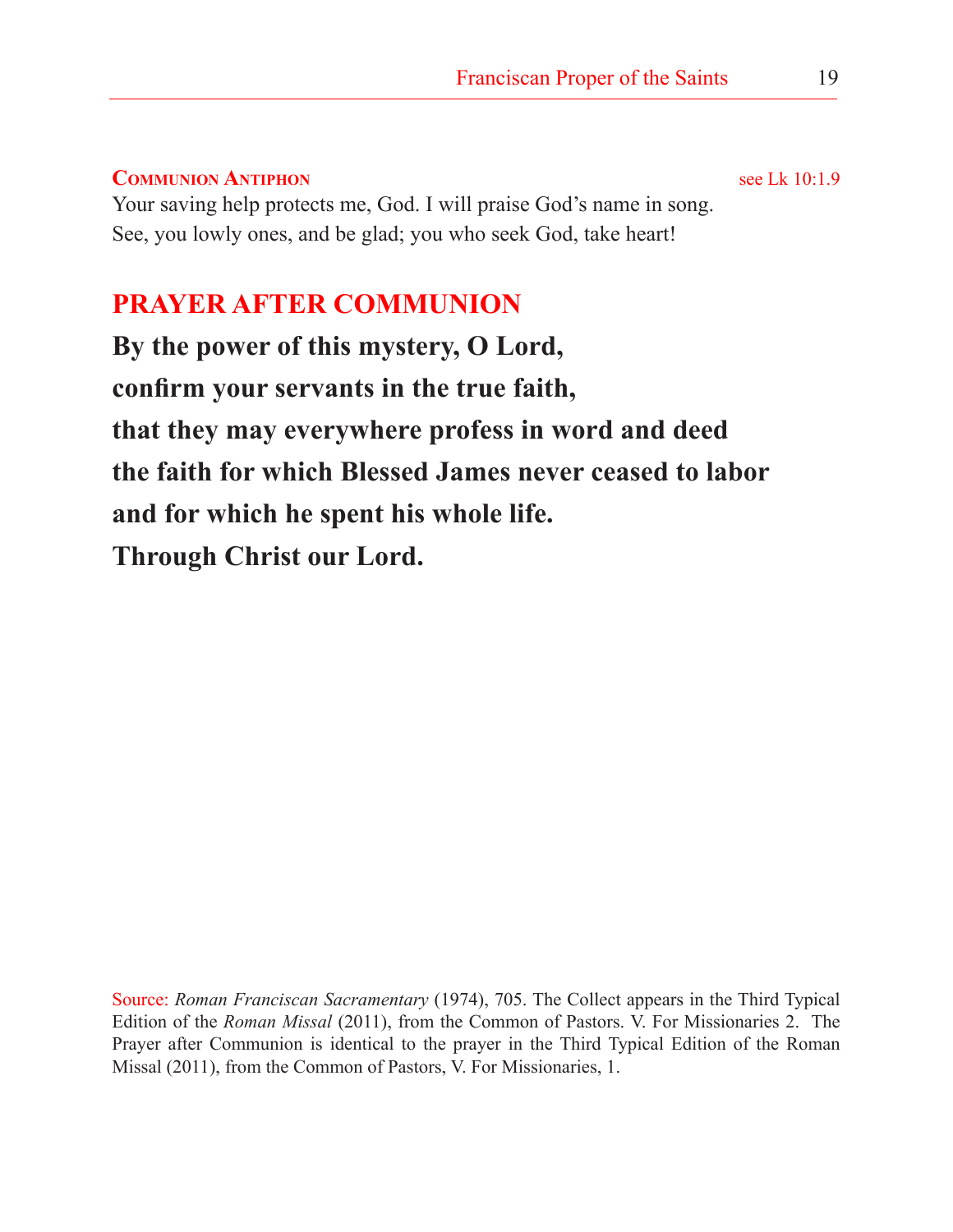# **BL. CONTARDO FERRINI**

Secular Franciscan

#### **ENTRANCE ANTIPHON** Mal 2:6

The law of truth was in his mouth; no dishonesty was found on his lips. He walked with me in integrity and peace, and turned many away from evil.

#### **COLLECT**

**O God, who in blessed Contardo wonderfully joined knowledge and piety, grant, we pray, that through his intercession and example, we may strive to love you above all things. Through our Lord Jesus Christ, your Son, who lives and reigns with you in the unity of the Holy Spirit, one God, for ever and ever.** R. **Amen.**

#### **PRAYER OVER THE OFFERINGS**

**Grant us, we pray, almighty God, the same spirit of love that filled blessed Contardo, that the humble offering we make may be pleasing to you and may purify us both in body and in mind. Through Christ our Lord.**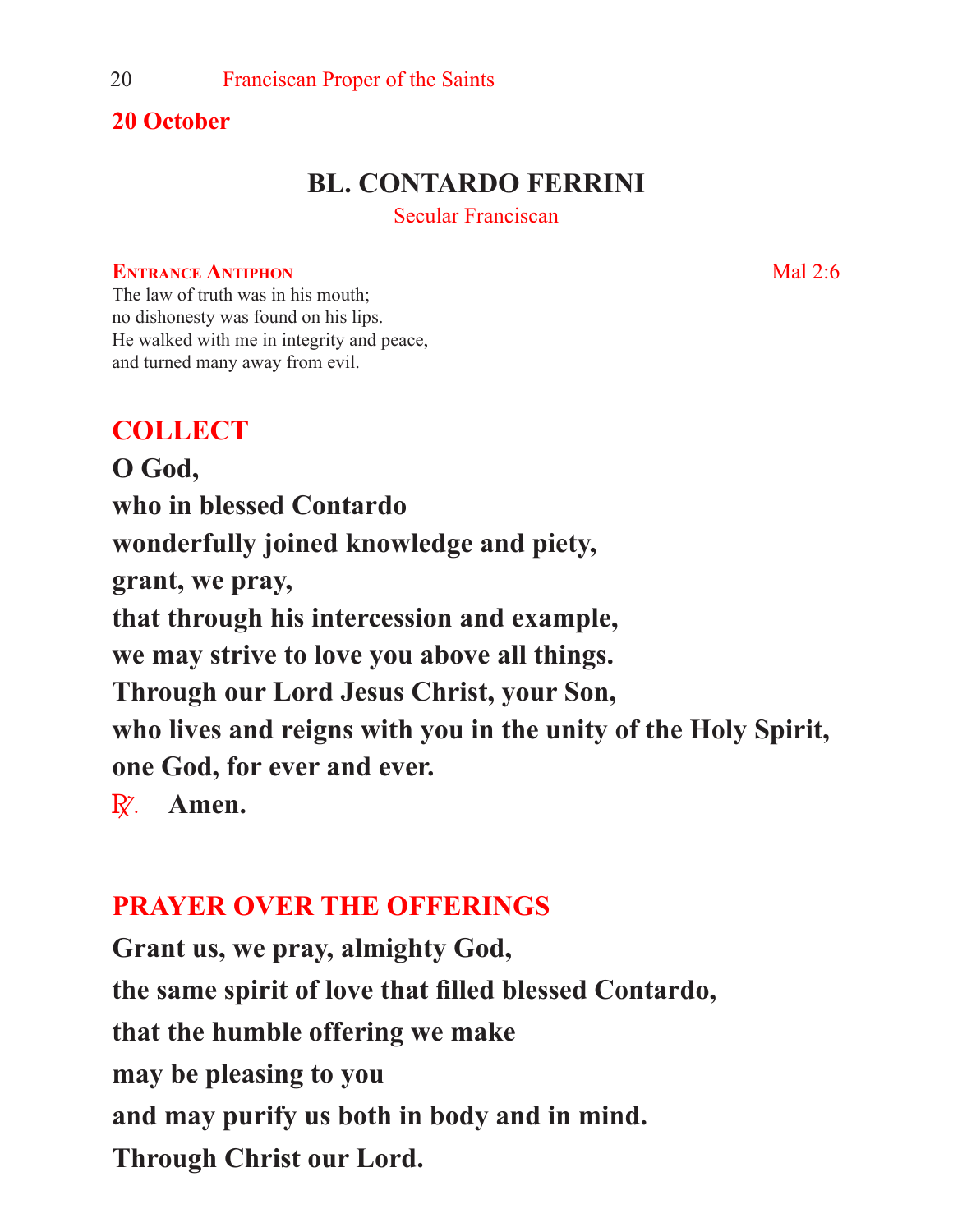**Communion Antiphon** Jn 8:12 I am the light of the world, says the Lord, whoever follows will have the light of life.

# **PRAYER AFTER COMMUNION**

**May the communion in your Sacrament that we have consumed, save us, O Lord, and help us to follow the example of blessed Contardo by showing in our lives the light of your truth and love for our brothers and sisters. Through Christ our Lord.**

Source: *Roman Franciscan Sacramentary* (1974), 686-A. The Collect has a striking similarity to the Collect for Saint Columban (Nov. 23) in the Third Typical Edition of the Roman Missal. The Prayer over the Offerings is identical to the Third Typical Edition, Common of Holy Men and Women A. For Several Saints, 2. The Prayer after Communion is partially reflected in the Common of Holy Men and Women, A. for Several Saints, 3.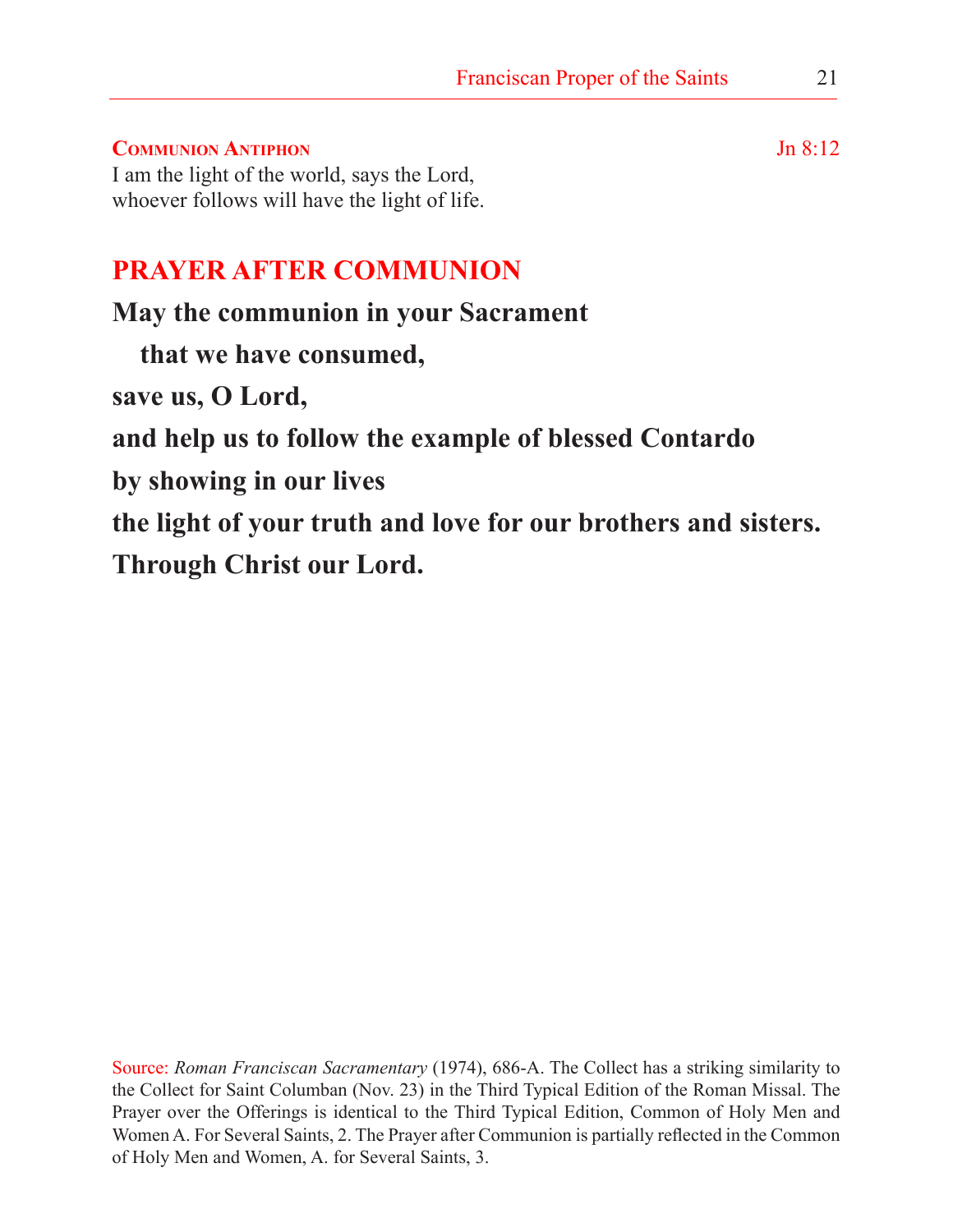# **BL. JOSEPHINE LEROUX**

Poor Clare, Virgin and Martyr

#### **Entrance Antiphon**

Come, bride of Christ, receive the crown which the Lord has prepared for you for eternity.

# **COLLECT**

**O God, who gladden us today with the annual commemoration of blessed Josephine, graciously grant that we may be helped by her merits, just as our lives are lit up by the splendor of her example of chastity and fortitude. Through our Lord Jesus Christ, your Son, who lives and reigns with you in the unity of the Holy Spirit, one God, for ever and ever.** R. **Amen.**

# **PRAYER OVER THE OFFERINGS**

**May the offerings we bring in celebration of blessed Josephine win your gracious acceptance, O Lord, we pray, just as the struggle of her suffering and passion was pleasing to you. Through Christ our Lord.**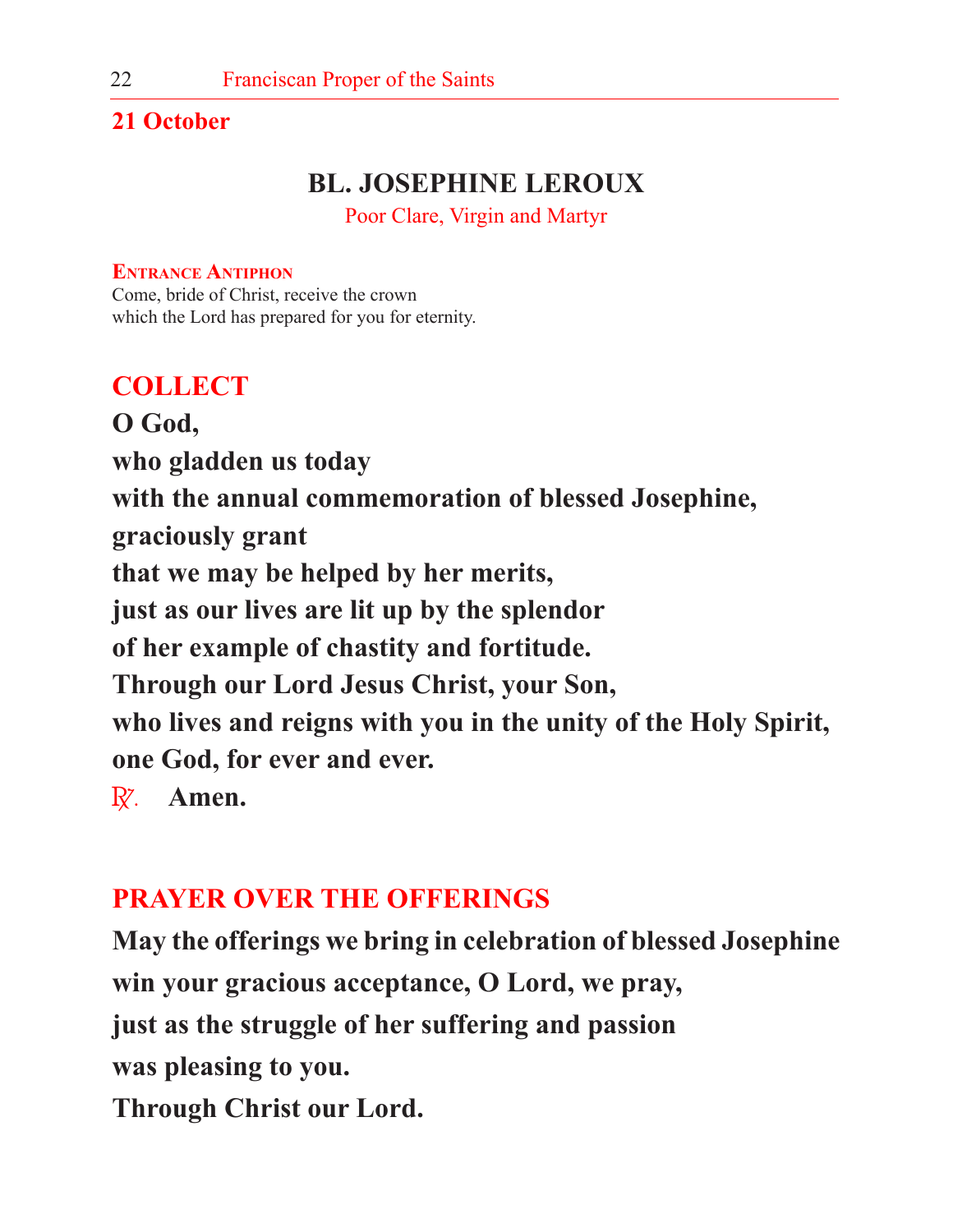**COMMUNION ANTIPHON** see Lk 10:42 The wise virgin has chosen the better part, and it will not be taken from her.

# **PRAYER AFTER COMMUNION**

**O God, who bestowed on blessed Josephine a crown among the Saints for her twofold triumph of virginity and martyrdom, grant, we pray, through the power of this Sacrament, that, bravely overcoming every evil, we may attain the glory of heaven. Through Christ our Lord.**

Source: The prayers in the *Roman Franciscan Sacramentary* are identical to those in the Third Typical Edition of the Roman Missal, For a Virgin Martyr.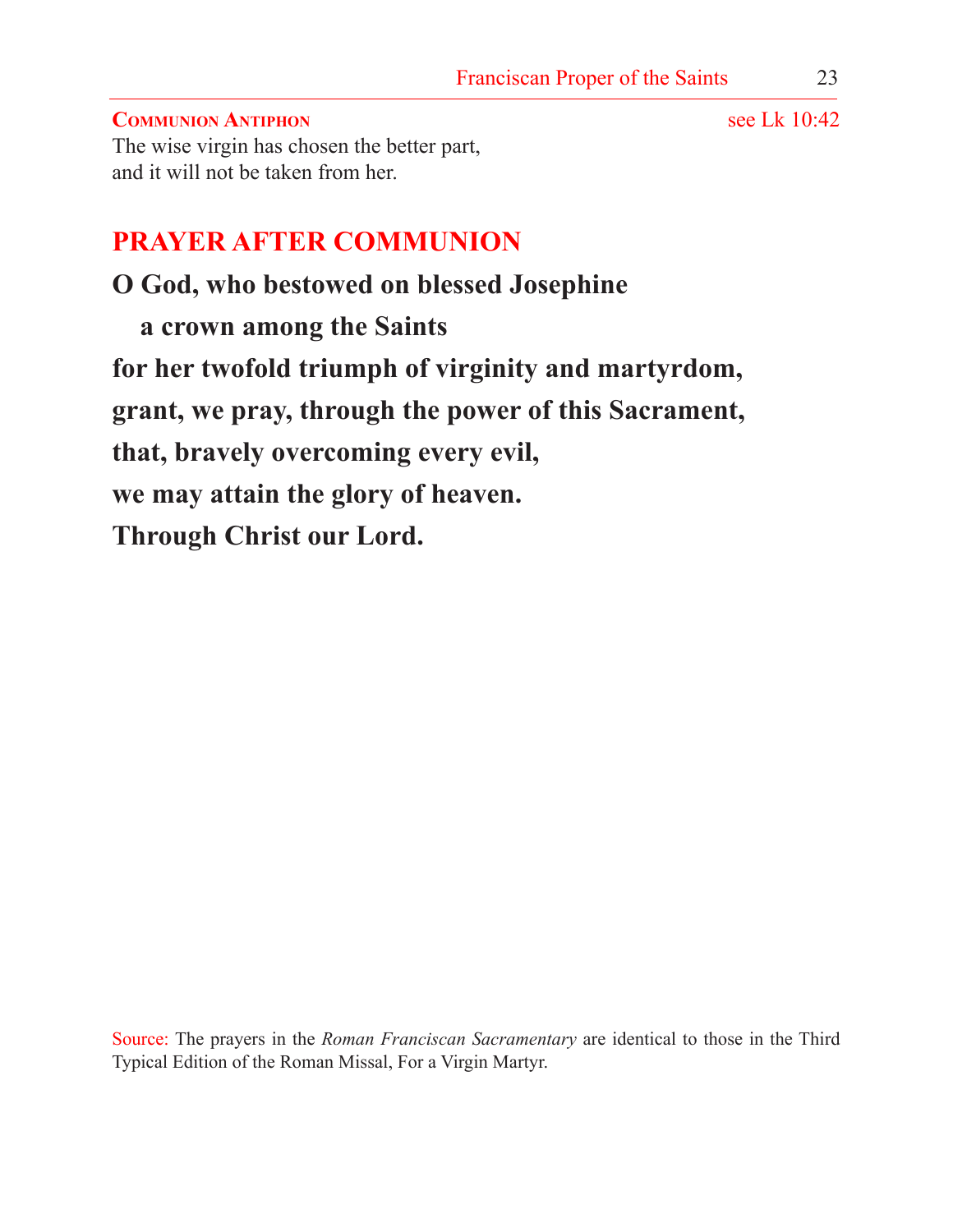### **ST. PETER of ALCÁNTARA** Friar Minor

#### **ENTRANCE ANTIPHON** Gal 6:14

May I never boast except in the cross of our Lord Jesus Christ, through which the world has been crucified to me, and I to the world.

### **COLLECT**

**Almighty God,**

**who were pleased to distinguish St. Peter**

**with the gift of remarkable penance and lofty contemplation, grant, we pray,**

**that his merits may help us to mortify our bodies**

**so that we may deserve to share in the gifts of heaven.**

**Through our Lord Jesus Christ, your Son,**

**who lives and reigns with you in the unity of the Holy Spirit, one God, for ever and ever.**

R. **Amen.**

### **PRAYER OVER THE OFFERINGS**

**Lord,**

**accept our offering**

**and be appeased by the merits of St. Peter**

**whose pure hands touched and offered this same sacrifice.**

**Through Christ our Lord.**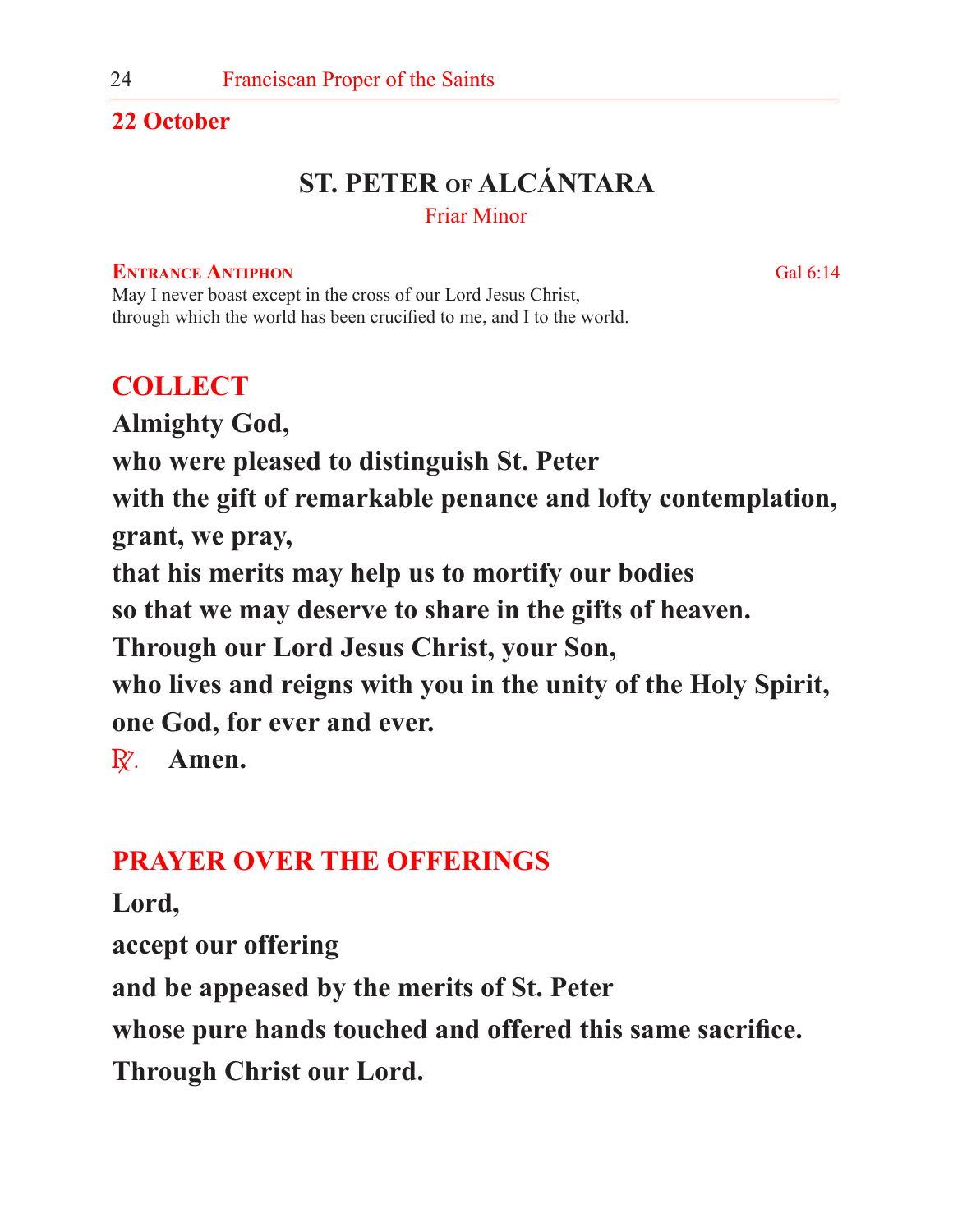#### **COMMUNION ANTIPHON** Ps 34:9

Taste and see that the Lord is good; blessed the man who seeks refuge in him.

# **PRAYER AFTER COMMUNION**

**Almighty God, grant that we may merit to receive the benefit which St. Peter received from the bread of heaven. Through Christ our Lord.**

Source: *Roman Franciscan Sacramentary*, 708.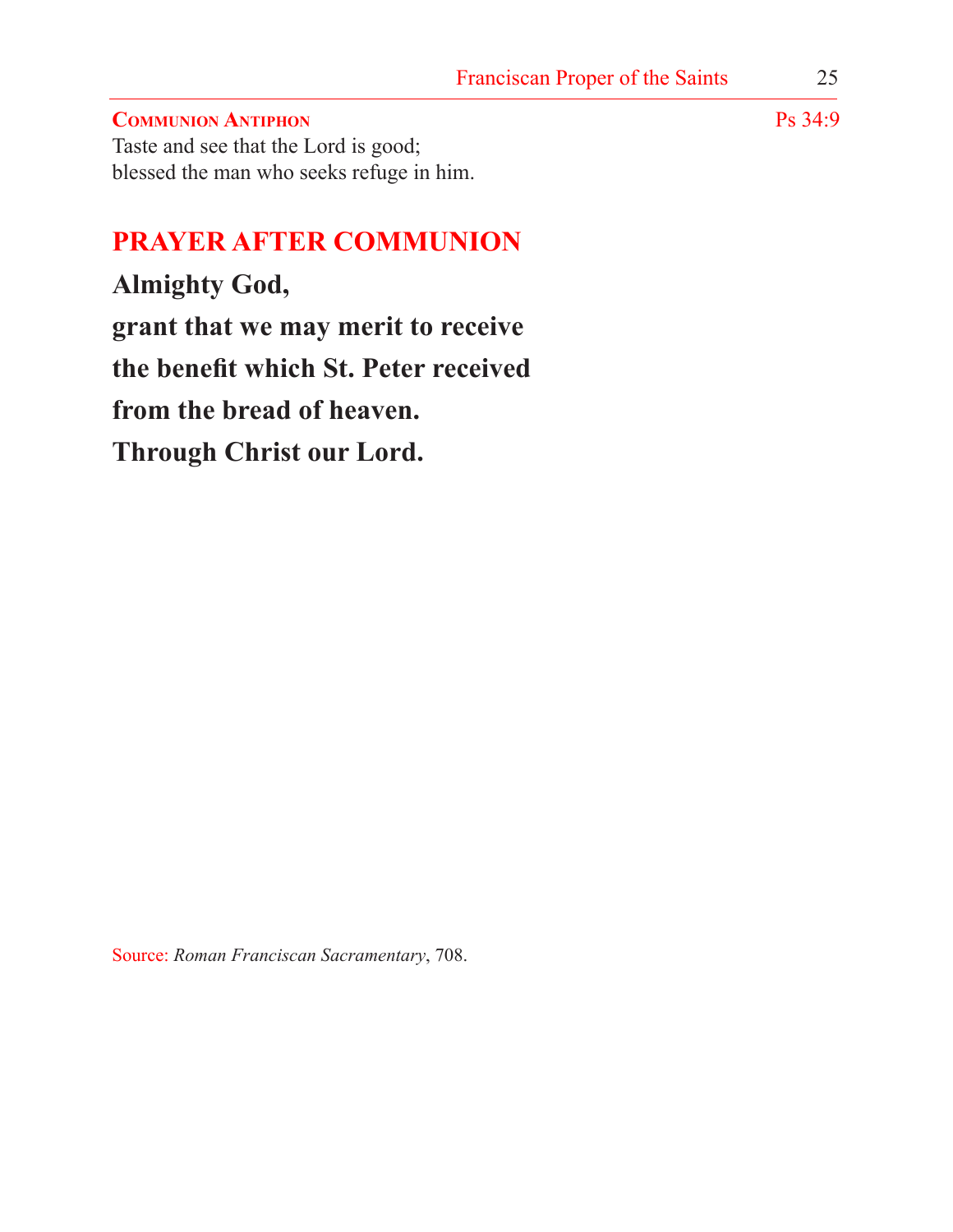# **BL. JOHN PAUL II**

Pope

*Everything from the Common of Pastors (For a Pope), except the following:*

# **COLLECT**

**O God, who are rich in mercy and who willed that the blessed John Paul the Second should preside as Pope over your universal Church, grant, we pray, that instructed by his teaching, we may open our hearts to the saving grace of Christ, the sole Redeemer of mankind.** 

**Who lives and reigns with you in the unity of the Holy Spirit, one God, for ever and ever.**

R. **Amen.**

Source: The proper collect can be found on the United States Conference of Catholic Bishops' website: http://www.usccb.org/about/leadership/holy-see/john-paul-ii/memorial-of-blessed-johnpaul-ii.cfm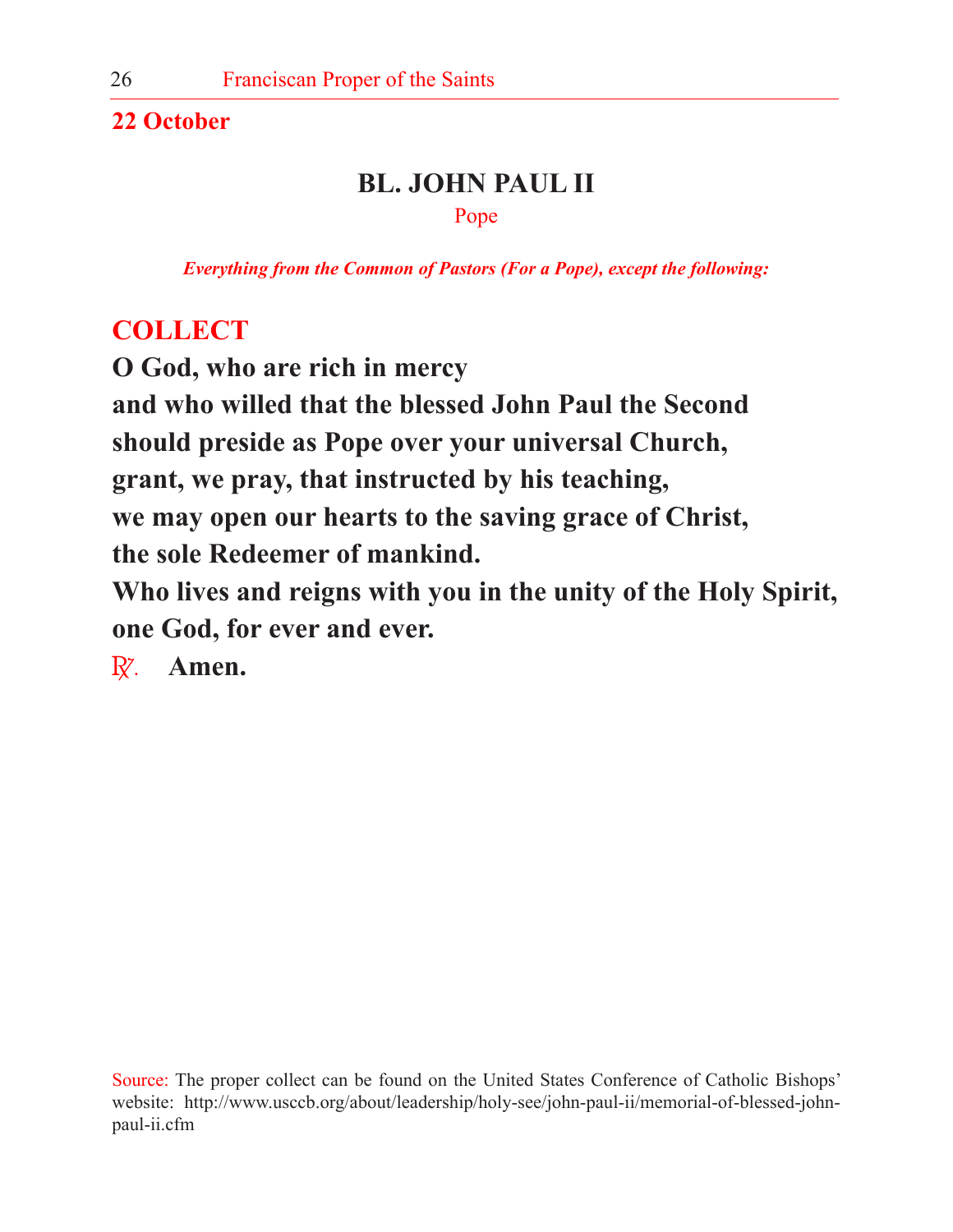# **ST. JOHN of CAPESTRANO** Friar Minor

#### **ENTRANCE ANTIPHON** see Hb 3:18-19

I will rejoice in the Lord and exult in Jesus my God. the Lord is my strength.

#### **COLLECT**

**O God, who raised up blessed John in your Church to strengthen the faithful in a time of stress, establish us, we pray, in your safe protection and keep your Church in lasting peace. Through our Lord Jesus Christ, your Son, who lives and reigns with you in the unity of the Holy Spirit, one God, for ever and ever.**

R. **Amen.**

# **PRAYER OVER THE OFFERINGS**

**We offer you a sacrifice of praise, in commemoration of Saint John, O Lord, by which we trust to be delivered from evils both present and to come. Through Christ our Lord.**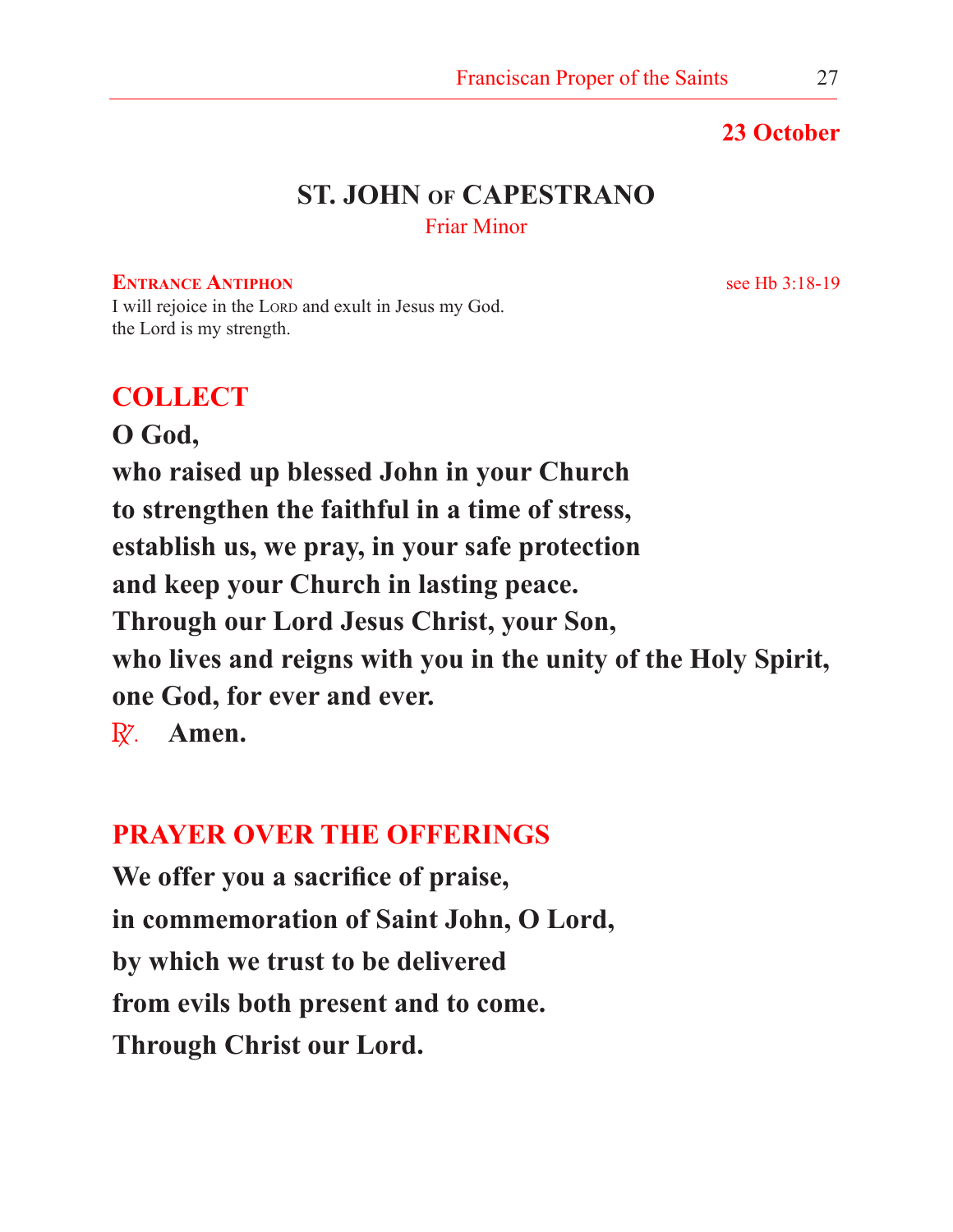#### **COMMUNION ANTIPHON** Wis 10:20

They sang of your holy name, Lord, and praised in unison your conquering hand.

# **PRAYER AFTER COMMUNION**

**Replenished by the sacred Body and the precious Blood of your Son, we pray, O Lord our God, that you shield us from our enemies and keep your Church in enduring peace. Through Christ our Lord.**

Source: The Collect is from the *Roman Franciscan Sacramentary,* 709. The Prayer over the Offerings are not identical but similar to those in the Third Typical Edition of the Roman Missal, III. For Pastors, A. For Several Pastors. Similarly, the opening phrase of the Prayer after Communion is similar to that of the Third Typical Edition, Common of Pastors, II. For a Bishop, 2.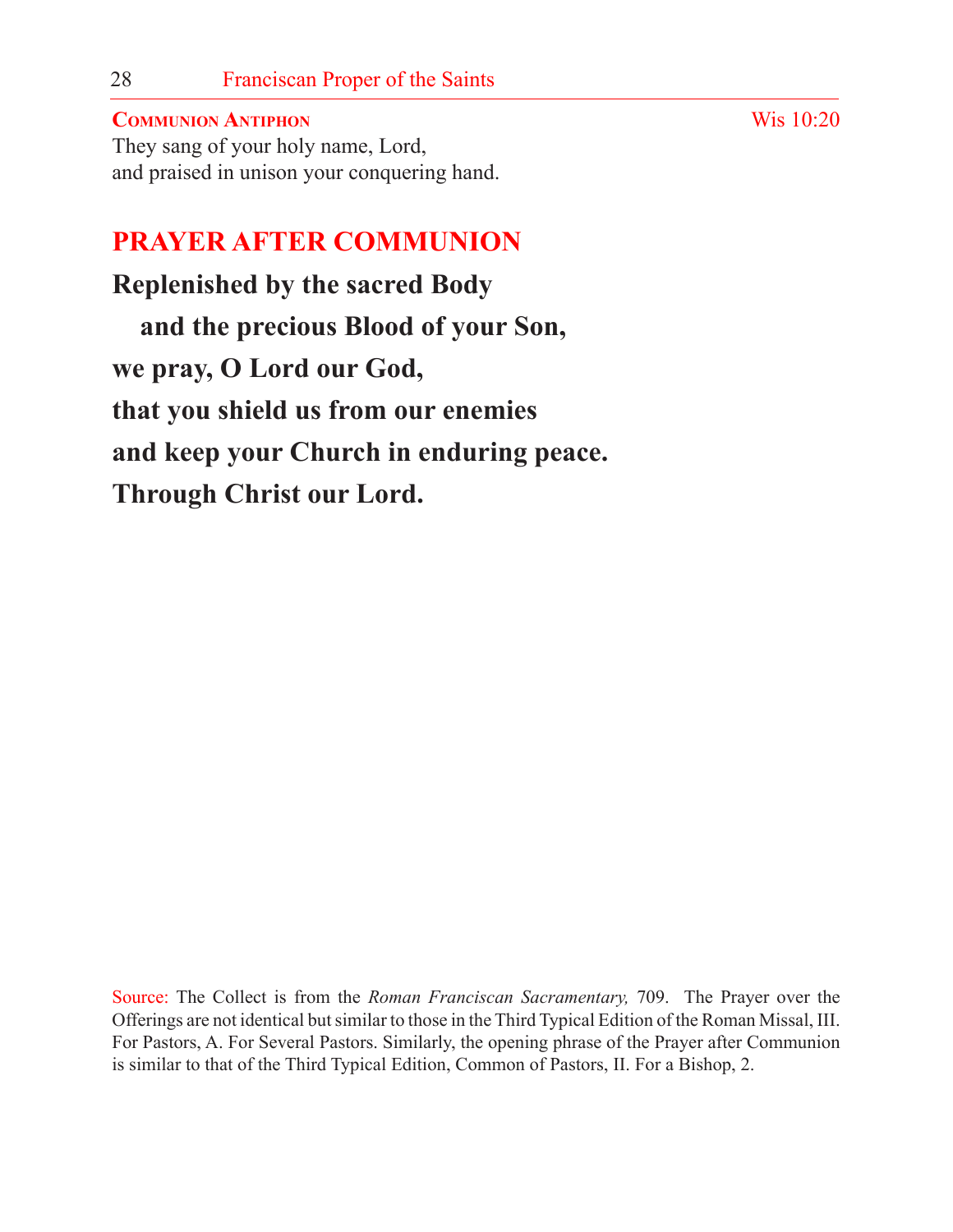# **BL. MARÍA JESÚS FERRAGUT and COMPANIONS** Capuchin Poor Clare Virgins and Martyrs

#### **Entrance Antiphon**

The holy Martyrs who followed in the footsteps of Christ exult in heaven; for love of him they shed their blood and rejoice for ever in the Lord.

#### **COLLECT**

**Almighty, merciful God, who made Blessed María Jesús and her Companions shine brightly in your Church for the jewel of virginity and the victory of martyrdom, grant that we, through their intercession, may persevere in true charity and come to know the power of Christ's Resurrection. Who lives and reigns with you in the unity of the Holy Spirit, one God, for ever and ever.**

R. **Amen.**

#### **PRAYER OVER THE OFFERINGS**

**Receive, holy Father, the offerings we bring in commemoration of the blessed Martyrs,**

**María Jesús and her Companions, and grant that we, your servants, may be found steadfast in confessing your name. Through Christ our Lord.**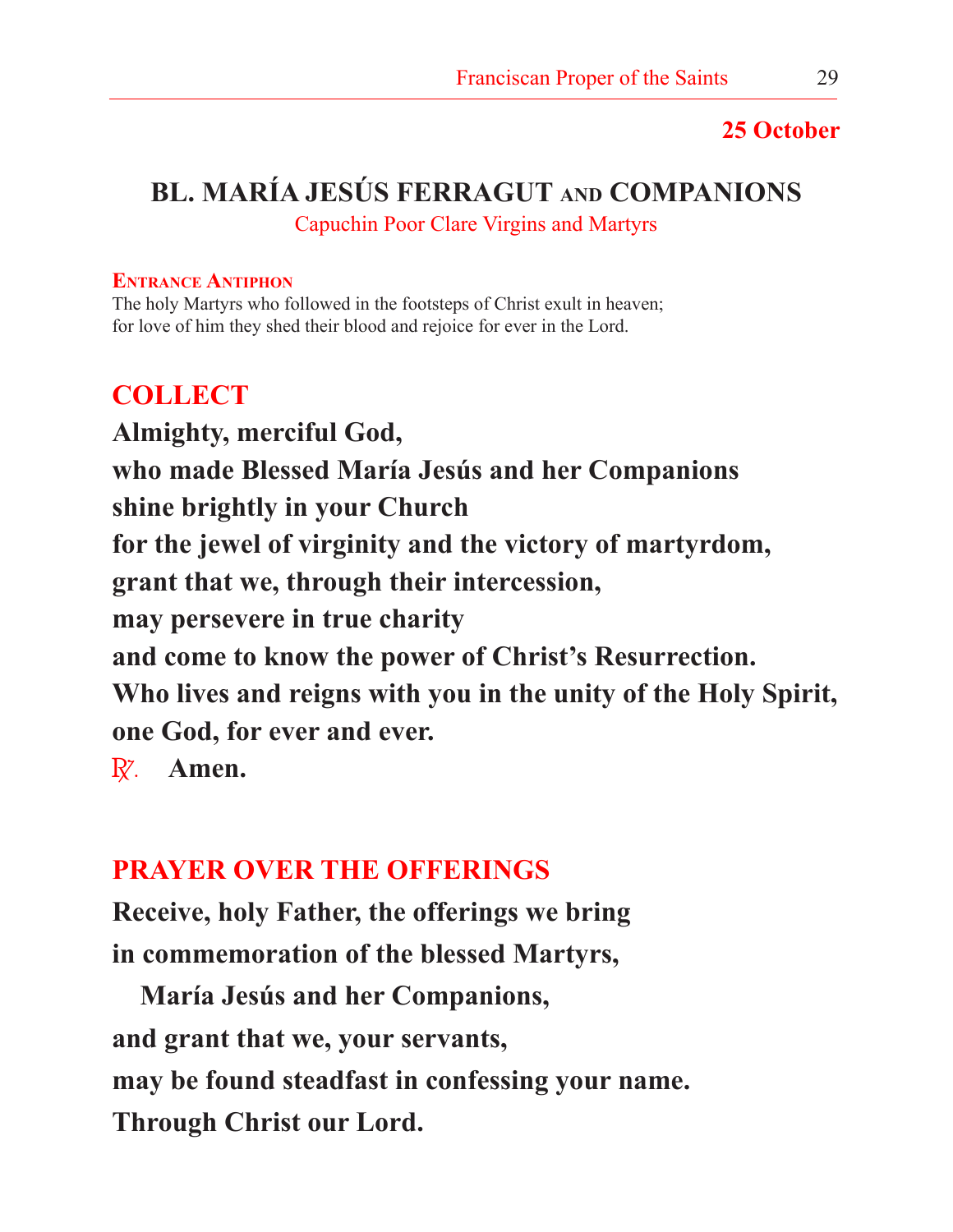#### **COMMUNION ANTIPHON** see Lk 22:28-30

To you who have stood by me in my trials I will confer a kingdom that you may eat and drink at my table in my kingdom.

#### **PRAYER AFTER COMMUNION**

**Replenished by the sacred Body and the precious Blood of your Son, we pray, O Lord our God, as we commemorate the blessed Martyrs, María Jesús and her Companions, that we may remain in your love, share in your life and journey on toward your peace. Through Christ our Lord.**

Source: The Collect and Prayer after Communion are translations from the approved Italian text found in the *Messe Proprie dell'Ordine dei Frati Minori Cappuccini* (2000). The Prayer over the Offerings is parallel to that found in the Third Typical Edition of the Roman Missal, Common of Martyrs, 1. Outside Easter Time, A. For Several Martyrs, 1.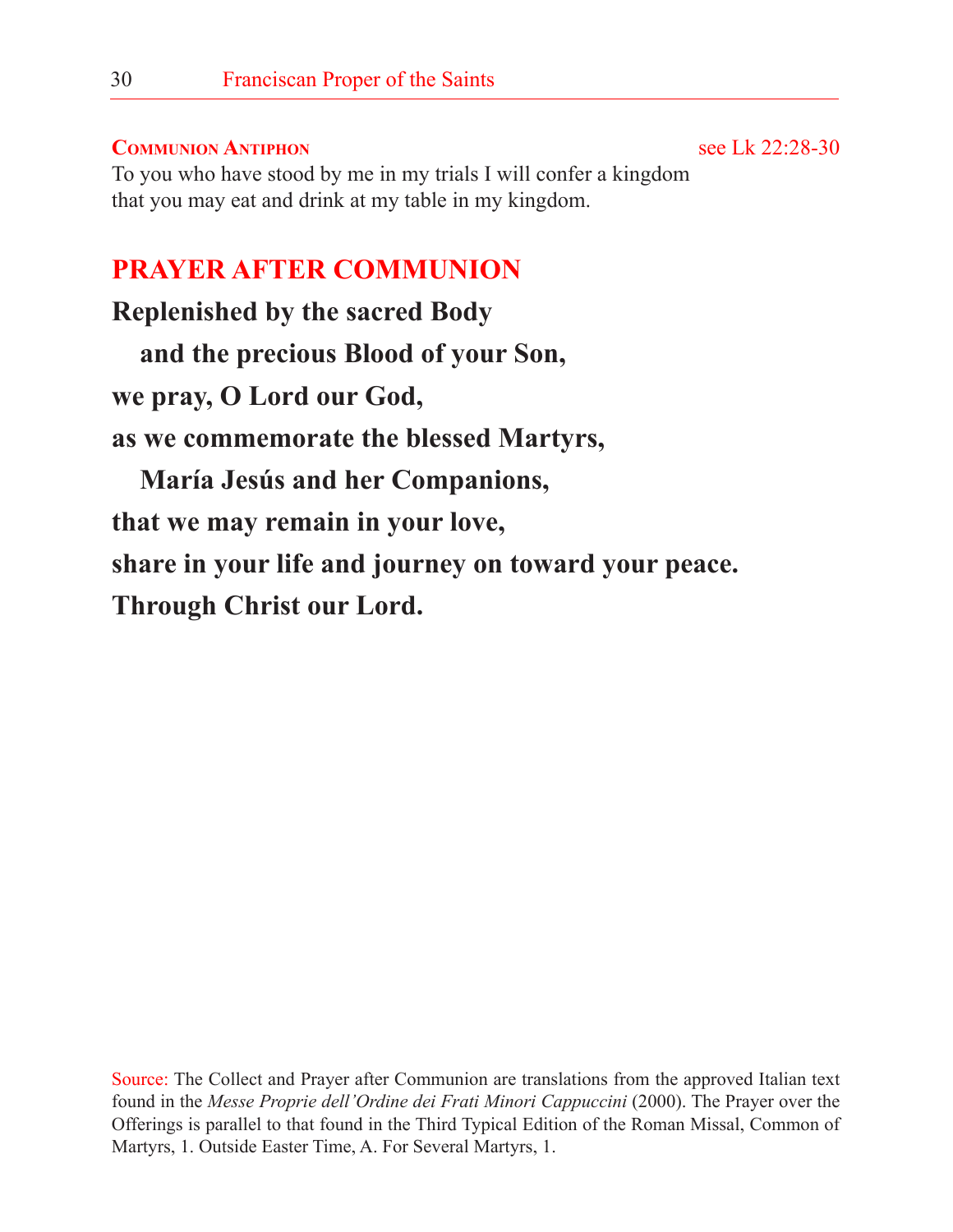# **BL. BONAVENTURE of POTENZA**

Conventual Franciscan

#### **ENTRANCE ANTIPHON** Ps 21:2-3

LORD, the just finds joy in your power; in your victory how greatly he rejoices! You have granted him his heart's desire.

#### **COLLECT**

**Almighty God, who made blessed Bonaventure illustrious in the virtue of obedience and in love for neighbor, grant, we pray, through his payers and example, to rejoice in spirit and to advance on the way of perfection. Through our Lord Jesus Christ, your Son, who lives and reigns with you in the unity of the Holy Spirit, one God, for ever and ever.**

# **PRAYER OVER THE OFFERINGS**

**Give to those who make sacrificial offerings at your altar, O Lord, that spirit of devotion which you instilled in Blessed Bonaventure, so that we may approach these sacred rites with a pure mind and a fervent heart and celebrate a sacrifice that is pleasing to you and ensures your favor for us. Through Christ our Lord.**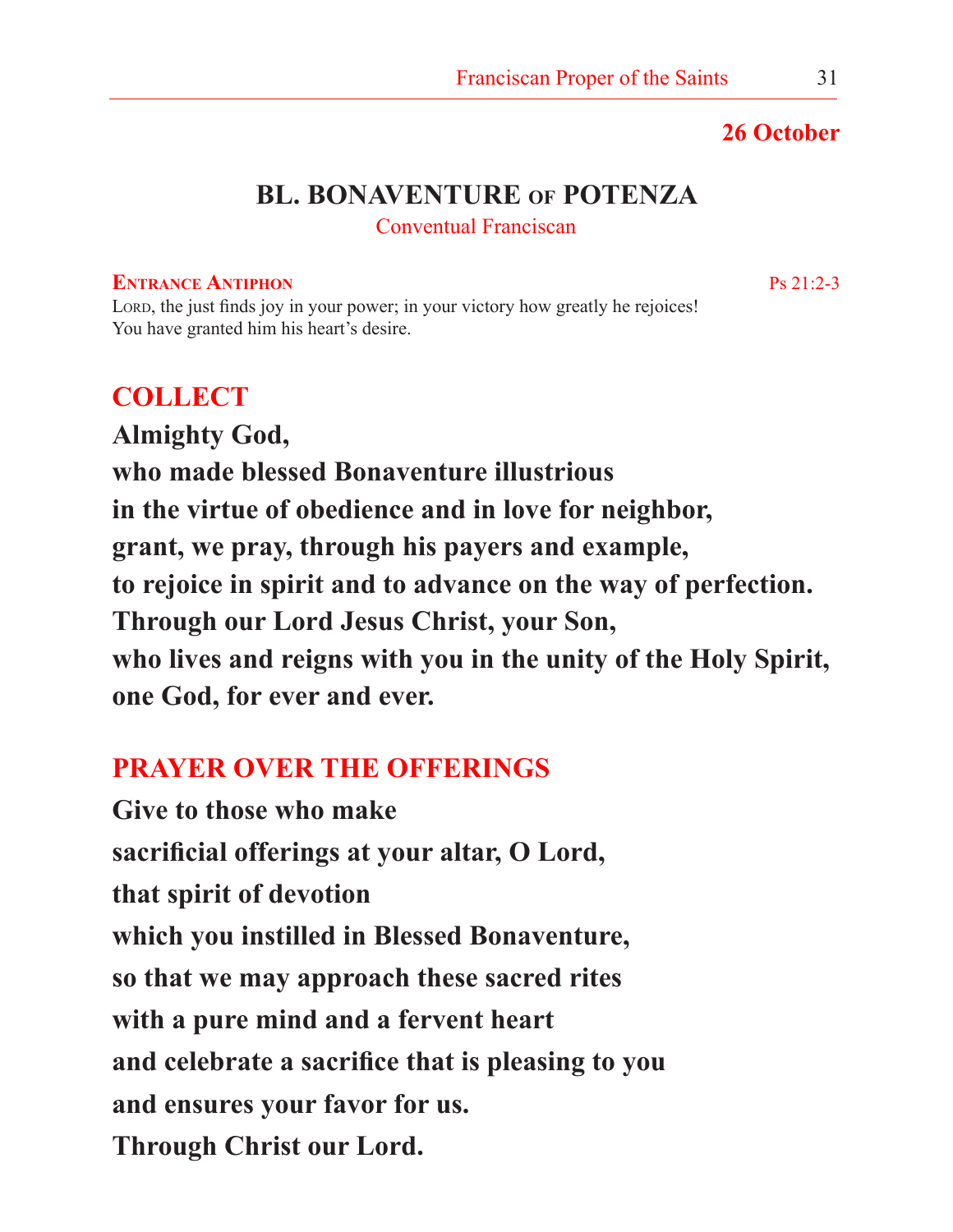#### **Communion Antiphon** Mt 16:24

Whoever wishes to come after me, must deny himself, take up his cross, and follow me, says the Lord.

# **PRAYER AFTER COMMUNION**

**May the Sacrament we have received, O Lord,**

**in commemoration of blessed Bonaventure,**

**sanctify our minds and hearts,**

**that we may merit to be made sharers in the divine nature.**

**Through Christ our Lord.**

Source: The Collect is from the *Roman Franciscan Sacramentary* (711). The Prayer over the Offerings is identical to the prayer in the Third Typical Edition of the Roman Missal, Common of Holy Men and Women, A. For Several Saints, 3. The Prayer after Communion is identical to that of the Third Typical Edition, Common of Holy Men and Women, B. For one saint, 1.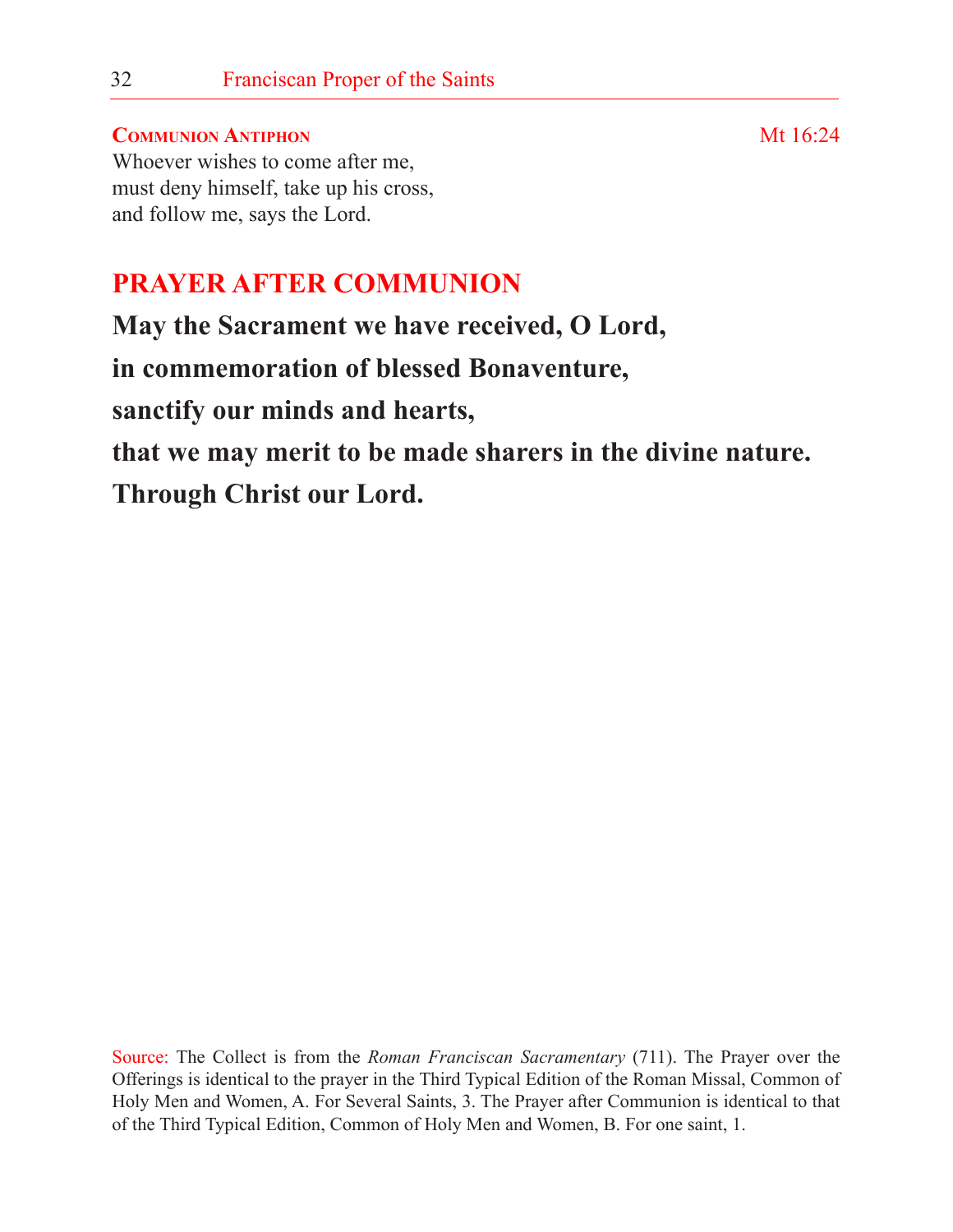# **ANNIVERSARY of the DEDICATION in CONSECRATED CHURCHES of the ORDER**

*(where the actual date is unknown)*

#### **ENTRANCE ANTIPHON** Ps 67:36

Wonderful are you, O God, in your holy place. The God of Israel himself gives his people strength and courage. Blessed be God!

# **COLLECT**

**O God, who year by year renew for us the day when this your holy temple was consecrated, hear the prayers of your people and grant that in this place for you there may always be pure worship and for us, fullness of redemption. Through our Lord Jesus Christ, your Son, who lives and reigns with you in the unity of the Holy Spirit, one God, for ever and ever.**

R. **Amen.**

# **PRAYER OVER THE OFFERINGS**

**Recalling the day when you were pleased to fill your house with glory and holiness, O Lord, we pray that you may make of us a sacrificial offering always acceptable to you. Through Christ our Lord.**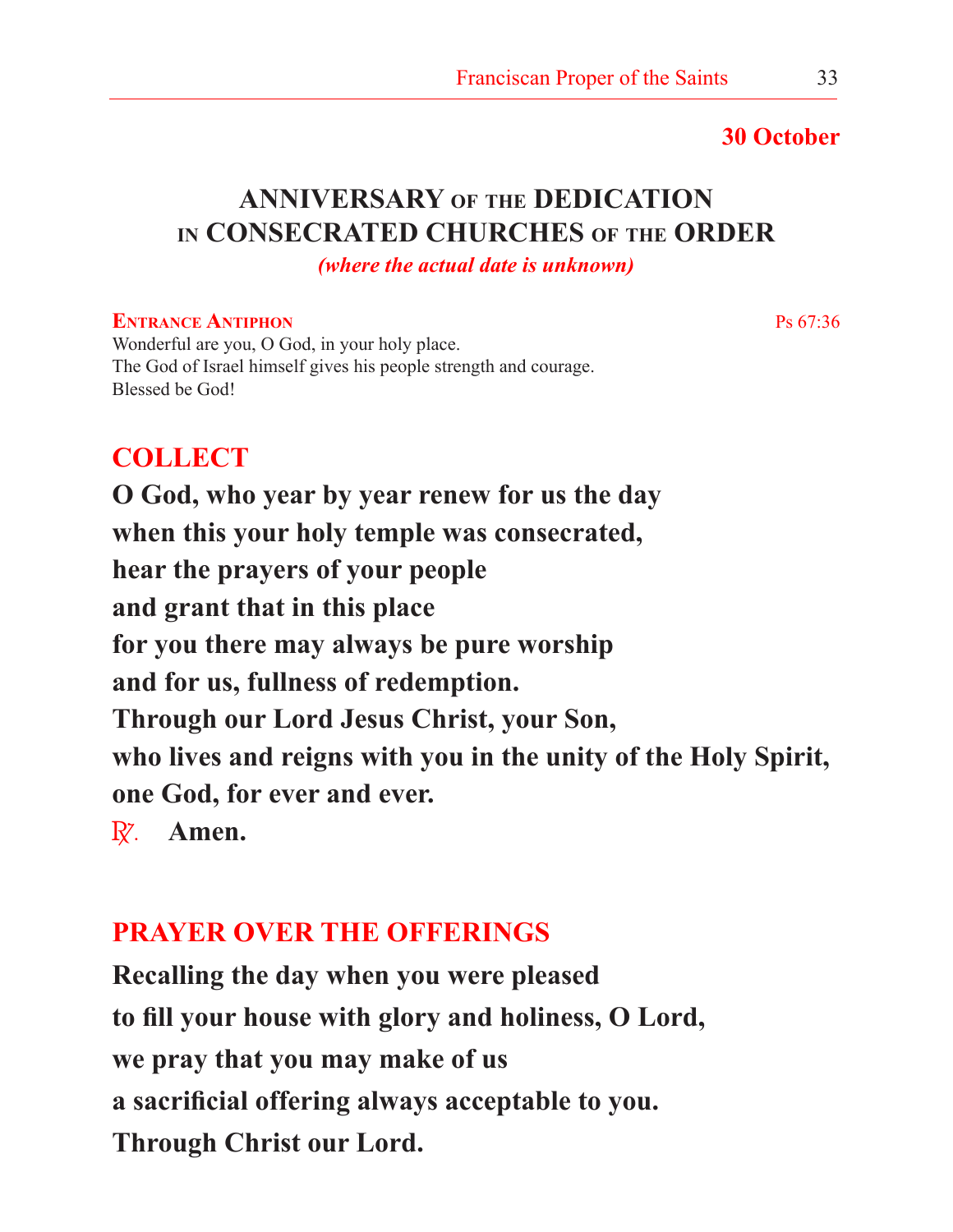#### **COMMUNION ANTIPHON** see 1 Cor 3:16-17

You are the temple of God, and the Spirit of God dwells in you. The temple of Go, which you are, is holy.

# **PRAYER AFTER COMMUNION**

**May the people consecrated to you, O Lord, we pray, receive the fruits and joy of your blessing, that the festive homage they have offered you today in the body may redound upon them as a spiritual gift. Through Christ our Lord.**

Source: The prayers in the *Roman Franciscan Sacramentary* are identical to those in the Third Typical Edition of the Roman Missal, Common of the Dedication of a Church, I. In the Church that was dedicated.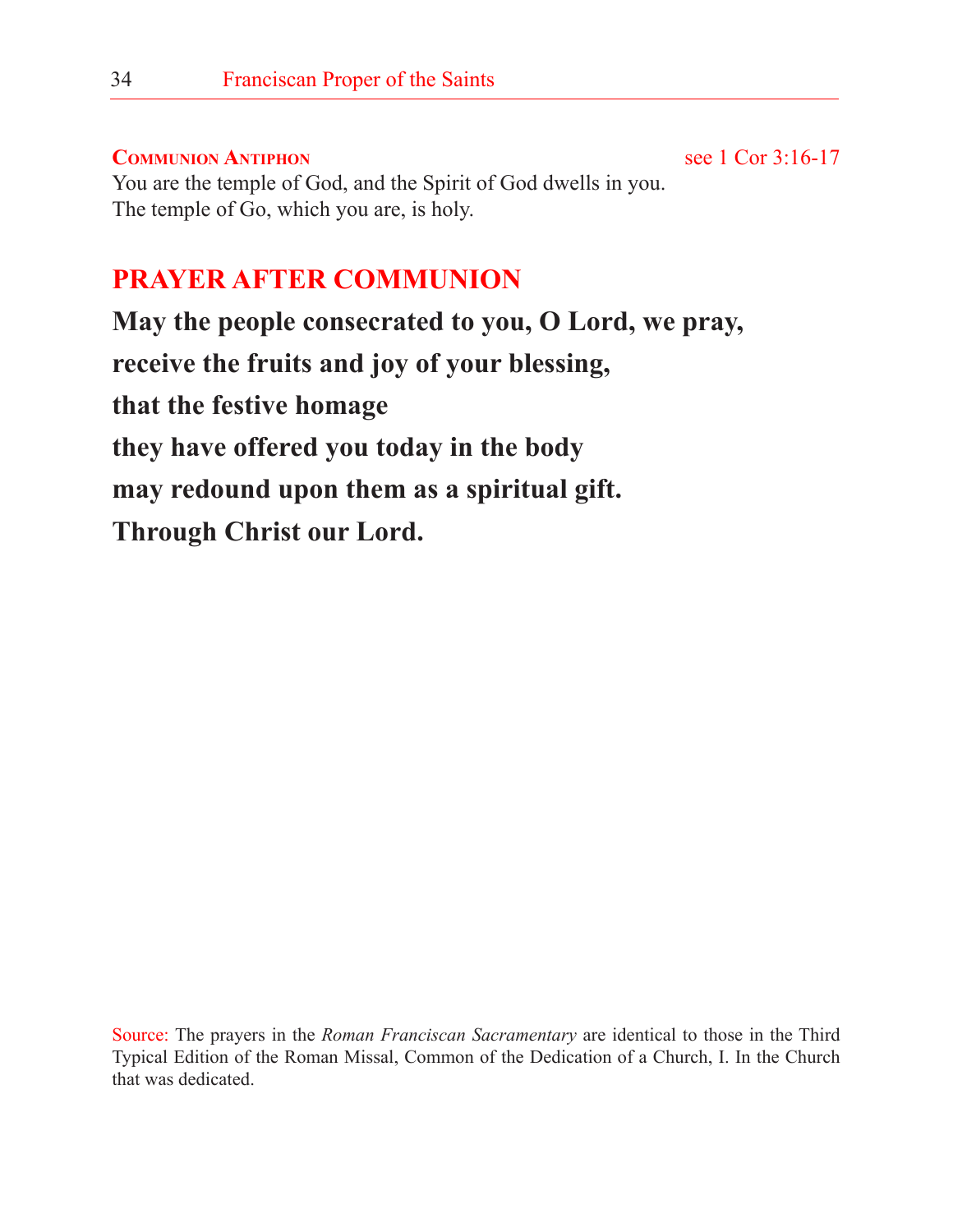# **BL. ANGELO of ACRI** Capuchin

#### **ENTRANCE ANTIPHON** see Ps 23:5-6

These are the holy ones, who have received blessings from the Lord, and mercy from the God who saves them, such is the people who seek the Lord.

# **COLLECT**

**O God, who gave your Priest Blessed Angelo the grace to call sinners back to repentance through his preaching and miracles, grant, we pray, through his merits and prayers, that we may worthily mourn for our sins and merit eternal life. Through our Lord Jesus Christ, your Son, who lives and reigns with you in the unity of the Holy Spirit, one God, for ever and ever.**

# **PRAYER OVER THE OFFERINGS**

**May the offerings of our service, placed on your altar in commemoration of Blessed Angelo, be acceptable to you, O Lord, we pray, and grant that, released from earthly attachments and from the self-centeredness of the world, we may have our riches in you alone. Through Christ our Lord.**